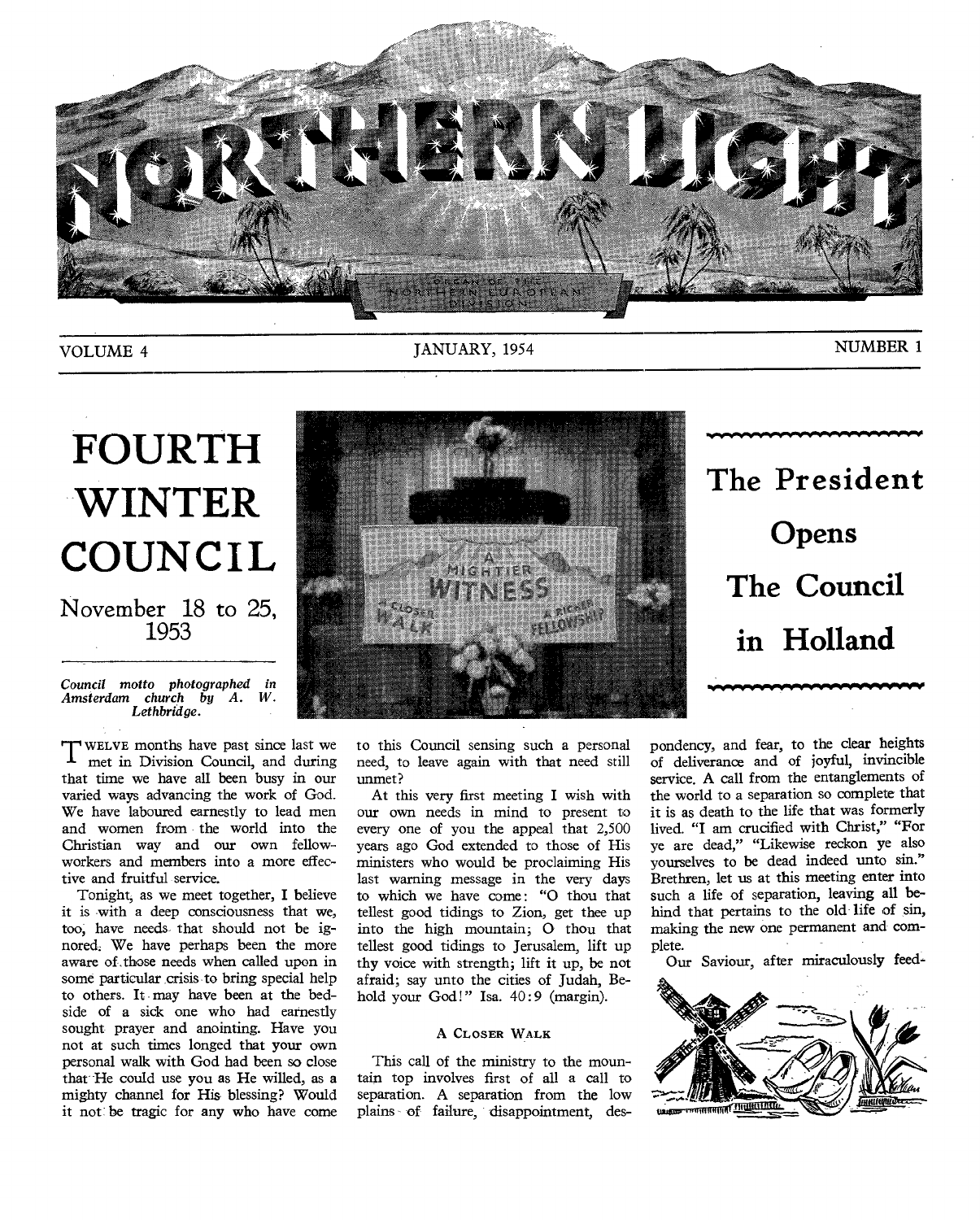ing the five thousand, ascended the mountain to be alone with His Father. We, too, after our small and oh, so unfruitful service for God, must come again into His presence, there to be charged anew with the power that He alone can give. That is what we mean when in our motto we appeal first of all for a closer walk. This should be our goal. I should like to see this Council go down in our records not as having distributed the greatest budget in our history, but as having brought every member to a closer walk with. God.

I realize that I am talking with lea iers in our work, men who are busy with budgets, with the direction of workers and the problems of administration. Nevertheless we can pray no greater prayer at this meeting than the one in that grand old hymn: "Oh, let me walk with Thee, my God, as Enoch walked in days of old." It is not physical distance that separates us from God. I think we all know the barriers in our own lives—those pet sins of ours, pretence, selfishness, pride, envy, wrong motives, even in our spiritual service. Ought we not tonight to lay all these aside and enter into that closer walk that our motto presents? This involves also a more constant communion with Him, a listening to His voice as He speaks through His sacred Word. We need more and more of that personal devotional life which is all so necessary as we lead others into His presence. "It is time to seek the Lord," wrote Hosea, and I believe that we live in that very time. There would not be the need of many more Councils were we only to heed that earnest admonition.

### A RICHER FELLOWSHIP.

This call to the mountain top constitutes a call also to fellowship: Our motto calls it "a richer fellowship." And is there not incalculable wealth in our fellowship one with the other? Like the man seeking goodly pearls, there is much that must be surrendered as we reach out for this richer fellowship, such things as faultfinding, distrust, the tendency to belittle or disparage. In some countries in our Division we have learned to know what devaluation means. It has not been pleasant to see our money lose its worth, but much worse than devaluating money is the devaluating of fellow-workers and members. It was this that God condemned in ancient Israel when He said: "Let none of you imagine evil in his heart against his neighbour?' To heed this admonition is to take a long step toward that richer fellowship which our motto presents. Was it not- General Booth who said : "I am so



*Seventh-day Adventist church in Amsterdam, Holland, where the Fourth Division Winter Council was held.* 

busy fighting the Lord's enemies that I have not time to quarrel with His friends"?

And has it ever occurred to you what a wonderful opportunity our system of organization affords the development of this richer fellowship? Here we come to meet in annual association with brethren from so many and varied countries; we differ in language, nationality, customs, and sometimes our countries are separated by war, yet we ourselves are bound together in one great, united family. Let us protect and treasure this precious fellow-



## **a** *eiedez*  **a** *Nichex geteaufethip*  **a** Mightier Witness

*[Page Two]* 

ship and let its influence reverberate to the farthest corners of our Division.

### A MIGHTIER WITNESS

To heed the call to a closer walk with God and a richer fellowship one with the other, constitutes the greatest preparation we can make for that mightier witness which the church, in this climactic hour, is called upon to bear before the world. And brethren, do we not need such a call? Are we satisfied with the witness of the past? You who have witnessed in the far reaches of the northlands, or on the hot plains of West Africa, on the plateaus of Ethiopia, or in the many crowded and mighty cities of the homeland, is your witness being borne like that mighty "angel come down from heaven, having great power" and crying "mightily with a strong voice"? And through your witness is the earth being "lightened with His glory"?

It is to such a witness that God calls His people today, a people who in their spiritual lives have ascended the mountain top with God. Only from these spiritual heights can we see and know God's plan, and lift up our voices with strength. Such an experience on the part of God's messengers will constitute that "loud cry" for which we have waited so long, and which must sound forth from every department within our organization.

In our publishing work, oolporteurs with faces illumined will go from door to door heralding their message. In the Home Missionary department, practical deeds will witness to the effectiveness of the Gospel. Among our Missionary Volunteers, the spirit of the Waldenses will live again. In our Sabbath schools, there will be a re-enactment of the ancient prophet's testimony: "Thy words were found, and I did eat them." In our schools, pupils will be found sitting at the feet of the Master-teacher. In our health institutions, the presence of the seamless dress will again be felt beside the beds of pain. Through the public press and radio, increasing evidence will be presented that ours is a work and a message of the utmost urgency and that in verity it is the universal Gospel commission which in this very hour must be proclaimed to every nation, kindred, tongue, and people.

Let us therefore, during this Council, make the mountain top our goal, and have our lives charged with such power as will enable us to go forth adequately equipped for that mighty witness to which God has called us in earth's closing days.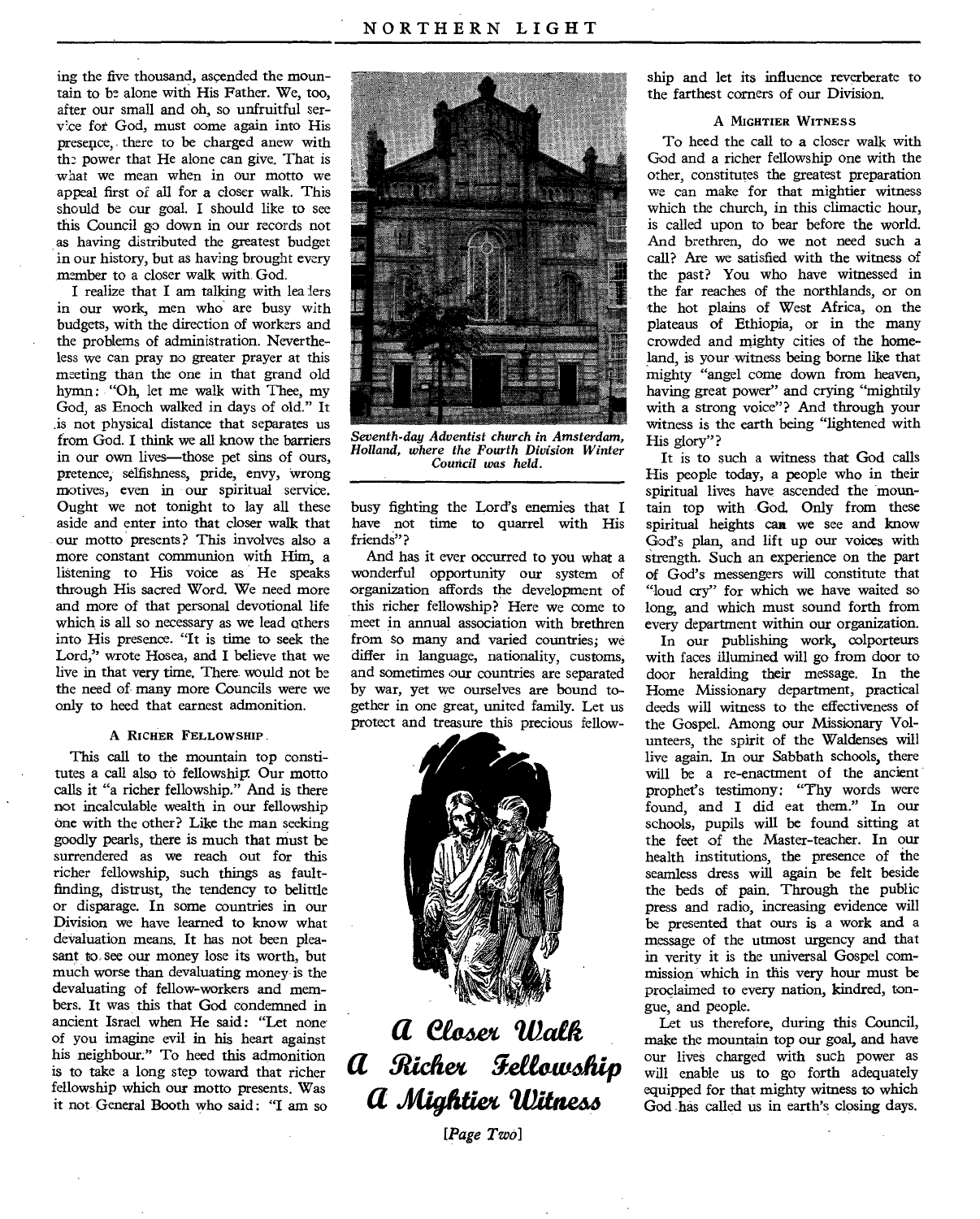## **GLEANINGS HERE AND THERE**

F IFTY-six representatives from all parts of the Northern European Division gathered in our church in Amsterdam from November 18th to 25th, for the Division Winter Council. The General Conference representatives were Elders R. R. Figuhr and C. W. Bozarth.

Each evening of the Council was devoted to receiving reports from the various sections of our field. Brethren Figuhr and Bozarth occupied two evenings in present ng coloured slides of the work in the Southern African Division and the Australasian mission field. The delegates were also privileged to see an interesting ooloured film depicting scenes in Greenland at the time of the visit of the king and queen of Denmark a year ago.

The youth of our Division will be interested to learn that an action taken at Amsterdam calls for the holding of a Division-wide Youth Congress in August, 1955. No definite action has been taken as to location, but study is being given to convening this Congress at Vasterang, our youth camp in Sweden.

The Sabbath-school secretary of the Division reports that at the end of the second quarter, 1953, the Division Sabbath-school membership exceeded 67,000. There are 1,140 Sabbath schools functioning in the Division, with 192 branch Sabbath schools. In the period covered by the secretary's report 2,662 members of the Sabbath school were baptized.

The Sunday-school work being conducted in the West Nordic Union is of outstanding interest. In these Sunday schools—mainly in Denmark—there are some 1,500 children gathered in from the streets of the various centres where we have established churches. This work is already beginning to prove a fruitful source of soul winning.

Dr. A. Andersen, reporting for themedical work of the Division, stated that during the year 1952, almost 14,000 patients had been cared for in the various institutions of his department. These institutions have a bed capacity of 990. Nineteen doctors are employed, together with 132 nurses and 566 other workers. In the Division there are operating seven clinics and dispensaries. These cared for 114,444

patients during 1952. They employ 107 workers, including three physicians and forty-five qualified nurses.

During the Council reference was made to the opening up of the work in Greenland. Pastor Andreas Nielsen was the pioneer worker. In two months in Greenland, Pastor Nielsen sold £200 worth of our literature, distributed 1,000 tracts in the Greenlandic lanuage and 250 in the Danish tongue. It is estimated that onesixth of the population has thus had access to the Advent message.

The Division radio secretary had some inspiring things to tell us about the success of the radio and. Bible Correspondence school work. This work began in some fields in 1947 and in 1948 in others. In the few years since these schools began their work, 2,442 students have been baptized. For the first six months of 1953, 9,693 students were enrolled; 6,250 completed the course of studies. Over 3,000 of these show a definite interest in the message. During the six months, 340 baptisms have been reported.

The colportage work has continued to hold a highly valued place in the work of the Division. During the first nine months of 1953, in the various unions of the Division, 353 colporteurs sold literature to the value of \$504,006.

The secretary of the Missionary Volunteer Department reports that at June 30, 1953, there were 541 active Missionary Volunteer societies, with a membership of almost 17,000. Of this number, 6,500 reported a faithful observance of the "Morning Watch." During the same period, 1,070 of the young people received the insignia of the various honours available in the Missionary Volunteer Department. It is interesting to note that the young people of these various societies conducted more than 25,000 Bible readings or Gospel meetings during the eighteen months from January 1, 1952, to June 30, 1953. In addition, they made almost 14,000 missionary contacts. The summer training camps for the youth were also very successful, approximately 3,500 young people attending the thirty-six camps held in the Division during the period covered by the report.

*[Page Three]* 

Sabbath, November 21st, was a memorable day for hundreds of the believers in the Netherland Union. This was the high day of the Division annual gathering. The meetings were held in the Krasnapolsky Hall, near the Dam. This hall, which seats about 1,200 people, was comfortably filled for the various functions of the day.

In characteristic Adventist manner the day began with a very inspiring session of the Sabbath school, led by E. L. Minchin, the Division Sabbath-school secretary. At 11.15 a.m. the morning preaching service was conducted by Eider R. R. Figuhr, vice-president of the General Conference. In the afternoon at 2.45 p.m. Pastor A. F. Tarr, Division president, addressed a large congregation. At 4.15 p.m. the dosing service, for the Sabbath hours convened, when Elder C. W. Bozarth preached on the messages of Revelation fourteen.

One outstanding feature of the day's services was the excellent musical items rendered by a group of young men from Zandbergen school, led by one of the teachers, Brother G. Oosterwal.

A special feature of the late afternoon service was the ordination to the Gospel ministry of Dr. L. M. Hamilton, the Division Educational secretary. This followed the action of the annual meeting in recommending Dr. Hamilton for ordination and ministerial credentials. The ordination sermon was preached by C. W. Bozarth of the General Conference, the ordination prayer was offered by E. B. Rudge, the charge was given by R R. Figuhr of the General Conference, and the welcome to the ministry by A. F. Tarr. Preceding the ordination Pastor Tarr briefly outlined the call of Dr. Hamilton to the work more than twenty years ago, and gave a brief history of his association with our education work in the senior colleges of America. The ordained ministers present joined at the conclusion of the service, in extending a most cordial welcome to Dr. Hamilton as he now enters upon the broader sphere of service within the ministry of our church.

One of the closing actions of the annual meeting was to place on record the sincere and heartfelt appreciation of the delegates to the president of the Netherland Union, F. J. Voorthuis, the members of the Amsterdam church, and certain workers within the Netherland Union, all of whom contributed so helpfully to a most successful annual gathering. E. E. RUDGE.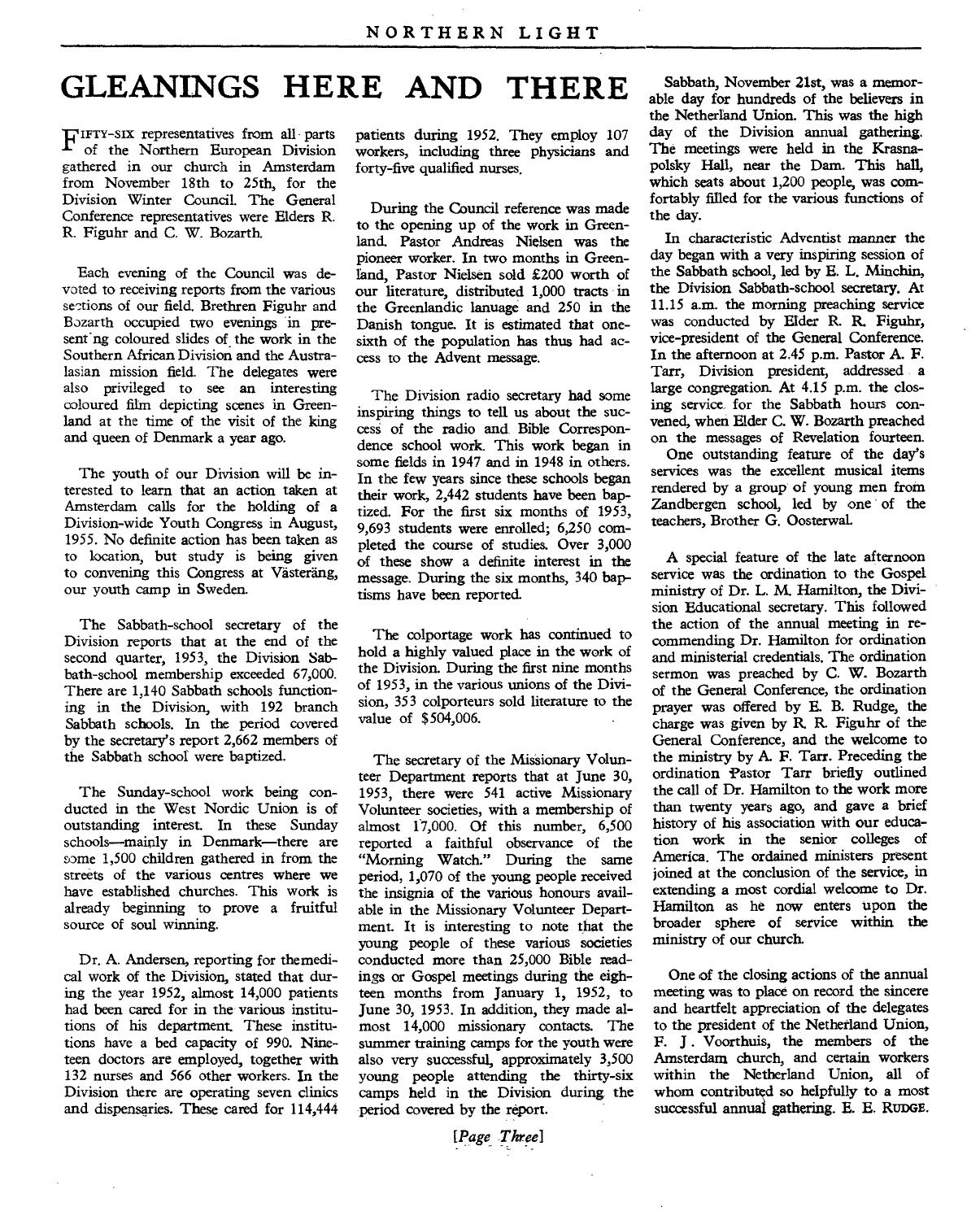## **THE UNFINISHED TASK – As The Secretary Sees It**

NINE years before the first preacher began his work in Denmark in 187-7, the servant of the Lord made the following statement:

"There is a great work to be done in Europe. It may seem to move slowly and hard at first, but God will work mightily through you if you will only make an entire surrender to *Him.*"-*Hist*<br>Sketches; page 128. Sketches, page 128.<br>These words have often been in my

 $m$ ind as I have visited the work in different parts of the Northern European Division and have realized something of 'the great accomplishments that have come through the years. This report is intended to be a brief review of what has been accomplished in this Division in broad terms of membership, worker force, and member relationship to population. This particularly applies to the home sections Or the Division; The territory of our Division extends from t h<sup>-l</sup>e Arctic regions to the Equator. Twenty-eight different countries are found within this territory and our workers are using in proclaiming the • message- no less than thirty-five different languages. The home base comprises the chtirch membership of ten countries-which we speak of somewhat loosely as Northern-Europe.

Our work- commenced in- Northern Europe in the following countries- and- at approximately-the-times listed:

|                   | First,            |
|-------------------|-------------------|
|                   | Conference        |
|                   | Organized<br>Year |
| Denmark           | 1877              |
| Norway            | 1878⊤<br>1887     |
| British Isles     | 1898<br>- 1878    |
|                   | . 1882            |
|                   | -1909             |
| Netherlands  1893 | 1901              |
|                   |                   |

Now, after more than seventy years, it is interesting and inspiring to see what has been accomplished-in-the name of-the Lord. The following table gives the church mimbership of the Division as it was on January 1, 1950, and as it stood on June 30, 1953.

|                            |                                             |                     | and the season of the season of |  |
|----------------------------|---------------------------------------------|---------------------|---------------------------------|--|
| Field:                     | Membership Membership<br>$1/1/50$ $30/6/53$ |                     | Net Perce<br>Gain age G         |  |
|                            |                                             |                     | .664                            |  |
|                            |                                             | 8,489               | 557                             |  |
|                            |                                             | $\cdot$ 980 $\cdot$ | 492                             |  |
|                            | 317                                         | $\cdot$ 366         | 49                              |  |
|                            | 2.114                                       | $-2.241$            | 127                             |  |
|                            | 2.862                                       | 3.150               | 288                             |  |
| West African Union Mission | 8.408                                       | 14.388              |                                 |  |
|                            | 8.051                                       | 8,543               | $5,980 -$<br>492 <sup>3</sup>   |  |
| Total                      | 36.665                                      | 45314               | 8,649                           |  |
|                            |                                             |                     |                                 |  |

*<sup>-&</sup>quot;Page Fool* 

### **THE UNFINISHED TASK**

The population of 'our DiVision stands at 159,300,000. One third of this vast population is crowded within the British Isles. The West African Union has within its territories 42,092,000, people, or approximately one-fourth of the Division's population. Thus, with the church membership standing at 45,314 at June 30th last, we have, the equivalent of one member to every  $3,500$  of the Division's vast population. Spread over, the field. by organizations, the relation of the members to population is as  $f_0$ llows:

| $10110W5$ :                                                                                                      |                |            |                |
|------------------------------------------------------------------------------------------------------------------|----------------|------------|----------------|
| $\mathbb{E}_{\mathcal{A}}$ of $\mathcal{B}$ $\mathbf{Uniform}_{\mathcal{A}}$ and $\mathcal{A}$ are $\mathcal{A}$ | Population     | Church     | Approximate    |
| ل¢و ال الماليات الصريحية الأسراء ال <sup>م</sup> ا                                                               |                | Membership | Relation       |
| British Union will make the contract of the state                                                                | $53,000,000$ . | 7.157      | $1$ in 7.400   |
|                                                                                                                  | 11,135,000     | 8,489      | $1$ in $1,300$ |
|                                                                                                                  | 12,400,000     | -980       | 1 in 13,000    |
|                                                                                                                  | 156,000        | 366        | 1 in 426       |
| Netherland Union <b></b>                                                                                         | 10,000,000     | 2.240      | 1 in $4.460$   |
| West African Union Mission                                                                                       | 42,180,000     | 14,388     | $1$ in $2.930$ |
| West Nordic Union                                                                                                | 7,198,000      | 8.543      | $1$ in 820     |
|                                                                                                                  |                |            |                |

#### **WORKER FORCE**

 $\therefore$  The total worker force in this Division numbered 1,704 at June 30, 1953. This number included all-licensed workers and certain institutional employees. The number Of- workers increased by 377 in the three and a half year period, January' 1, 1950, to June. 30; 1953: There now follows a list of workers employed in the different sections of our DiViSion,lexcluding colporteurs and those classified as "other workers." The figures show the increase of workers in each field.

| 162<br>165<br>130<br>113<br>Ethiopian Union Mission<br>95<br>31.<br>64                                                                                                    | Net Percentage               |
|---------------------------------------------------------------------------------------------------------------------------------------------------------------------------|------------------------------|
| 30<br>45<br>West African Union Mission<br>592<br>554<br>38<br>West Nordic Union<br>95<br>21<br>116<br>Northern European Division<br>$\cdots$<br>Total<br>$1.017\,$<br>177 | 206<br>40<br>-10<br>66<br>22 |

rt au  $\mathcal{O}(\mathcal{O}(\log n))$ ductions in the

**GAINS AND LOSSES, JANUARY 1, 1950 TO JUNE, 1953.** 

-- During -Thigithree *arid a* half year period, 12,702 persons were baptized, 945 were admitted to membership by vote, and  $2,896$  by letter of transfer, a total of  $16,543$ additions to membership. The losses were  $2,020$  by death,  $2,716$  by apostasy, and  $3,153$ by letter of transfer: By letters of transfer we lost 257 members more than were admitted by the same means. This loss is probably accounted for by the young people going abroad to study and by emigrants proceeding overseas. The total

of 2,716 apostasies is heavy and<br>should occasion concern and investigation. mt-<br>
ain should occasion concern and investigation.<br>
10 These apostasies equal 21.38 per cent of 7,1-57 and 7,1-57 and 7,1-57 and 7,1-57 and 7,1-57 and 7,1-57 and 7,1-57 and 7,1-57 and 7,1-57 and 7,1-57 and 7,1-57 and 7,1- $\frac{19}{2}$  the baptisms over this period. One-third<br>00 of this loss has occurred in the mission  $90<sub>0</sub>$  of this loss has occurred in the mission is field, where we have the largest memberfield, where we have the largest member- $\begin{array}{c} 0 \\ 10 \\ 11 \end{array}$  ship. Out of total gains of 16,543 mem-<br>  $\begin{array}{c} 71 \\ 10 \end{array}$  bers in three and a half years, we have 14,388 5,980 10 11,388 5,980 711,388 5,980 711,388  $\frac{1}{6}$  lost by death, apostasy, and transfer, forty-<br>23 seven per cent of our total gains. seven per cent of our total gains.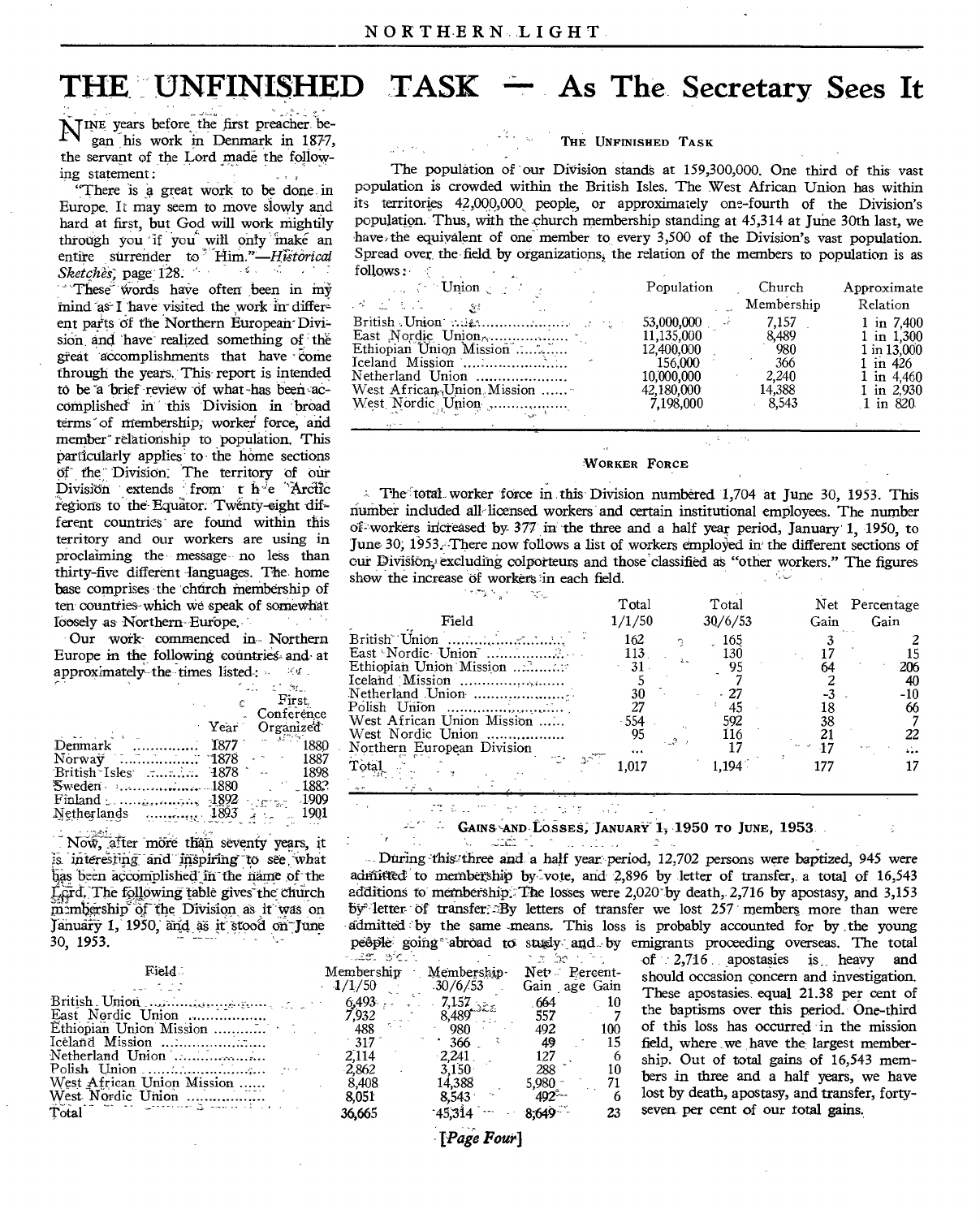### WORKER RELATIONSHIP TO CHURCHMEMBERSHIP

Worker relationship to church membership and population in the various fields is approximately as stated below:

| British Union              | 1 worker to every 42 churchmembers.<br>1 worker to every 321,000 of the population. |
|----------------------------|-------------------------------------------------------------------------------------|
| East Nordic Union          | I worker to every 65 churchmembers.<br>1 worker to every 85,600 of the population.  |
| Ethiopian Union Mission    | 1 worker to every 10 churchmembers.<br>1 worker to every 130,000 of the population. |
| Netherland Union           | 1 worker to every 83 churchmembers.<br>1 worker to ever 373,000 of the population.  |
| West African Union Mission | 1 worker to every 24 churchmembers.<br>1 worker to every 71,250 of the population.  |
| West Nordic Union          | 1 worker to every 74 churchmembers.<br>1 worker to every 62,070 of the population.  |
| Iceland Mission            | 1 worker to every 52 churchmembers.<br>1 worker to ever 22,300 of the population.   |
|                            |                                                                                     |

#### FACING THE FUTURE

A huge, unfinished task lies before us. The work can only be finished in God's appointed way and time. He expects His church to follow His counsel and commands. He encourages us to press on with the work. The work will be finished only when the church officers and church membership unitedly strive together for the attainment of this purpose. In association with the outpouring of God's Spirit upon His church, our hopes for the completion of the work in this generation centre in a trained and working church membership.

"If every churchmember were a living missionary, the Gospel would speedily be proclaimed in all countries, to all peoples, nations, and tongues."—T*estimonies,* Vol. 9, page 32.

The Lord has told us how to accomplish this. "The greatest help that can be given our people is to teach them to work for God, and depend on Him, not on the ministers."—Vol. 7, page 19.

#### THE PURPOSE OF GOD

In conclusion, I wish to remind ourselves that God intends to finish His work. He plans to do this through an enlightened and spirit-filled church. He looks to the leadership of His work to carry to completion the task entrusted to His church.

"God has qualified His people to enlighten the world. He has entrusted men with faculties that adapt them to extend and accomplish a work that will belt the earth. . . . All should do their best, making their boast in the Lord and blessing others by their good works."—Letter 121, (1902).

"The work is fast closing up, and on every side wickedness is increasing. We have but a short time in which to work. Let us awake from spiritual slumber, and oonsecrate all that we have and are to the Lord. His Spirit will abide with true missionaries, furnishing them with power for *service."—Christian Service,* page 80.

E. B. RUDGE.

### **HARVEST INGATHERING GOALS for 1954**

| <b>UNION</b> |           | Goal in Local Currency | Goal in Dollars |
|--------------|-----------|------------------------|-----------------|
|              | £         | 38,000                 | 106.400         |
|              | Skr.      | 285,000                | 57,000          |
|              | E\$       | 2.100                  | 861             |
|              | Ikr.      | 62,000                 | 3.875           |
|              |           | 30.000                 | 8.100           |
|              | $\pounds$ | 5.500                  | 15.400          |
|              | Nkr.      | 385,000                | 57.750          |

### *[Page Five]*

## **Excerpts from the Treasurer's Report**

L OOKING back over the year that has gone since our last Winter Council in gone since our last Winter Council in Skodsborg, and studying closely the reports that have come to our office, featuring the various attainments in our activities, I feel we have great reason to thank God for His wonderful leading and abundant blessings.

These reports are more than ordinary financial statements; they are indeed glad tidings. They speak of devotion and love and sacrifice of means by hard-working, self-denying brethren and sisters in the rank and file of the denomination. I happen to know how hard-earned are the gifts that come from one widow, an invalid, who annually brings in a sum equivalent to about thirty dollars for missions, in addition to her regular Sabbathschool offerings. This gift arrives from the sale of some knitting for missions that she endeavours to do in spite of her fingers and hands being crippled with arthritis. It helps one to spend more wisely the funds entrusted to our handling, when we bear in mind how some of this money has come in. They are sacred funds for sure.

### **TITHE**

The total amount of tithe income from 41,456 members in 599 churches in 1952 amounted to \$968, 097.50. It would have been very nearly a million dollars had not the fixed rate of exchange been changed for Finland in 1952, thus devaluating the Finnish mark by twenty per cent, causing the report here to show a loss in tithe in the East Nordic Union of \$17,000. The facts are, however, that the tithe increase in the East Nordic Union in local currency compares very favourably with any other field in the Division.

The tithe receipts for nine months of 1953 we see are \$65,000 ahead of the nine months in 1952, and here it should also be noted that the fixed rate of the pound was changed this year from \$2.85 to \$2.80 to the pound, so that there is a slight disadvantage in the comparative reports of figures for the sterling area of the Division. But that has been absorbed by the all-round increase.

A comparative report of the total tithe income in the various union fields for the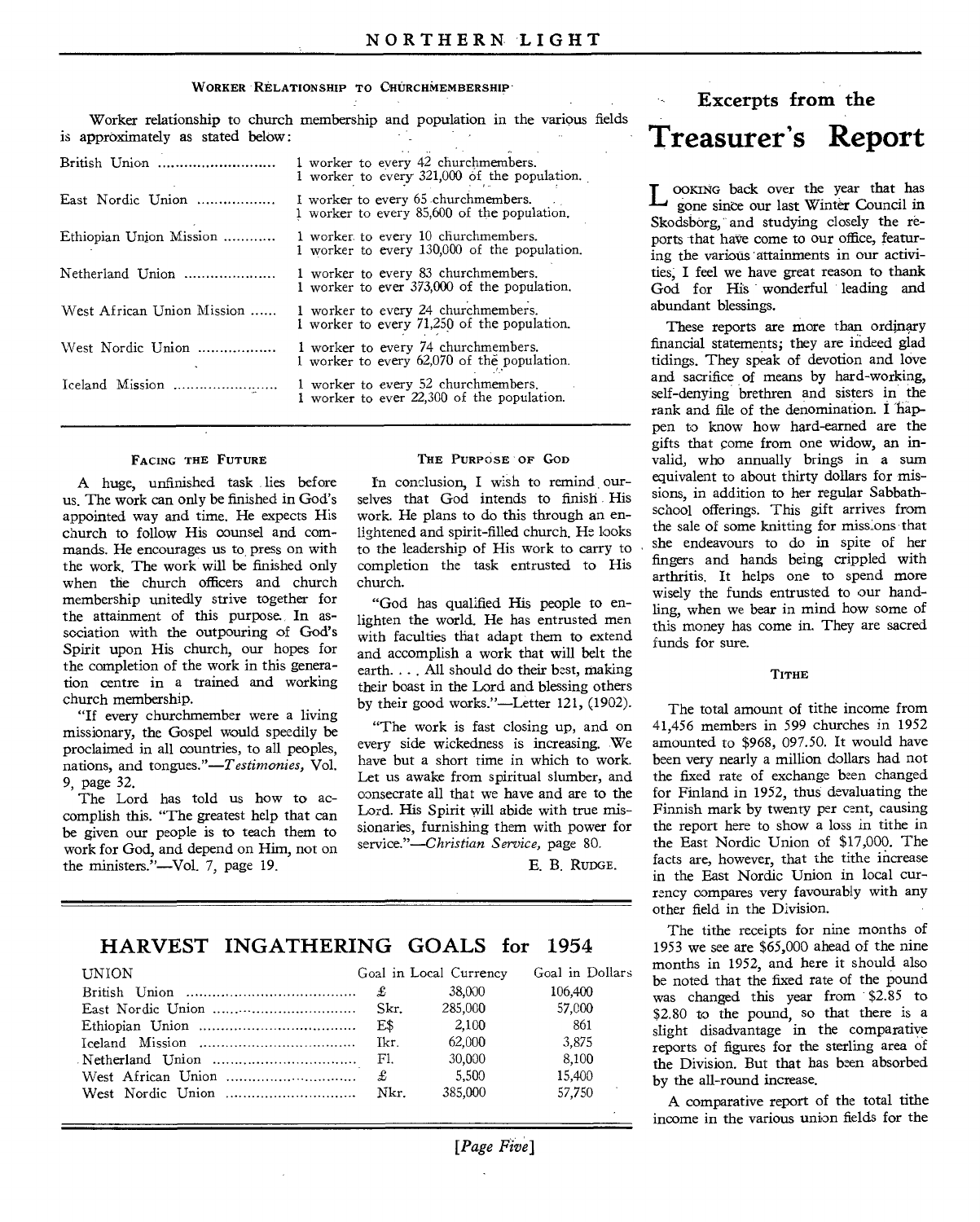same period of 1953, might be of interest to you.

the increase, for which we are glad. Nat-<br>the spring of the year. The Annual Offer-<br>urally, however, the final figures for 1952 ing at the close of the Week of Prayer has urally, however, the final figures for 1952 ing at the close of the Week of Prayer has are affected by the change in the fixed always been a very good offering. We hope are affected by the change in the fixed always been a very good offering. We hope rate of exchange for Finland. But even that a little more promotion on the rate of exchange for Finland. But even that a little more promotion on the with that, the total increase for the whole part of the local church leadership will Division in 1952 was  $$26,436.65$ , or just greatly in about six per cent. For nine months of ing vears. about six per cent. For nine months of ing years.<br>1953 when compared with the same time For your study I am here including 1953, when compared with the same time For your study I am here including the preceding year, there is an increase of a brief comparative statistical report of the the preceding year, there is an increase of a brief comparative statistical report of the \$21.350.47 or an increase of 8.5 per cent. mission offerings for the years 1951 and  $$21,350.47$ , or an increase of 8.5 per cent. The Ingathering shows the largest in-1952, both by *unions* and as different crease, even though the Sabbath-school

years 1951 and 1952 and a similar report offerings come very close to it. We invite all readers of NORTHERN LIGHT to study<br>the statistical number issued last May.

The Week of Prayer and Sacrifice offerings have registered a slight decrease since **MISSION OFFERINGS** they were joined into one offering. It seems that it was much easier to give to the The mission offerings are steadily on Week of Sacrifice offering when it came in the increase, for which we are glad. Nat-<br>the spring of the year. The Annual Offerpart of the local church leadership will<br>greatly increase this offering in the com-

In closing my report I want to express on behalf of the Division Committee our sincere gratitude and thanks to our faithful membership for their willing and strong support of the cause we all love so well and which we desire to see extended to the regions beyond the present borders. We are also so grateful to the General Conference for their very generous appropriations to our Division in order that we may do efficient work in the mission lands and at home. Personally, I also want to thank you all as leaders and administrators for your kind and wholehearted co-operation. It has made our work easy G. A. LINDSAY.

### **Plans and Resolutions**

### *(Continued from page 15.)*

**WHEREAS,** There is a plan to supply our publishing houses with such material, as has in the past been in *World Review,* 

*Voted,* That our unions and conferences give study to the possibility of enlarging their local church papers with the view of including in them as much as possible of this valuable material, thus keeping our constituency informed of the progress of the Advent message throughout the world field.

### MV CONGRESS

**WHEREAS,** Great blessing and new impetus are brought to our youth work by occasional united congresses, and

**WHEREAS,** requests have come from many parts of our Division for a Division-wide Youth Congress.

*Voted,* That plans be made as early as possible for the holding of a Division-wide Youth Congress in August, 1955, suggesting as a possible venue Västeräng Youth Camp, Sweden.

| 2            | Increase                |                                       |
|--------------|-------------------------|---------------------------------------|
| 9.47         | 6,517.27                | O Friend, hold fast,                  |
| 5.76<br>7.17 | $-17.16$<br>$-1,459.22$ | This gloomy night                     |
| 2.43         | -888.66                 | Is but the presage to                 |
| 2.55         | 714.37                  | A day of joy.                         |
| 1.79         | 7,389.99                | Our present life may be all overcast, |
| 7.03         | 14,180.05               | But never fear.                       |
| 5.20         | 26,436.65               | Heaven's peace has no alloy.          |
|              |                         | Tis not for naught you bear           |
| 2            | Increase                | So great a load.                      |
| 3.88         | 7,775.65                | "Tis not for naught you tread         |
| 4.19         | 3.975.34                | So hard a road.                       |
| 1.17<br>9.12 | 129.83<br>-28.93        | "Take up My cross," He said,          |
|              |                         | "So shall you be,                     |
| 8.47         | $-3,259.17$             | Worthy to wear My crown               |
| 4.01<br>2.17 | $-2,157.76$<br>167.91   | Eternally."                           |
| 3.19         | 19.833.78               | Mary J. Vine in "Good News."          |
| 5.20         | 26,436.65               |                                       |
|              |                         |                                       |

| Tithe                                                                                                                 | 1951                                                              | 1952                                                            | Increase                                                       |
|-----------------------------------------------------------------------------------------------------------------------|-------------------------------------------------------------------|-----------------------------------------------------------------|----------------------------------------------------------------|
| British Union<br>East Nordic Union<br>Ethiopian Union Mission<br>Iceland Mission<br>Netherlands Union                 | 248,747.45<br>288, 266. 71<br>14,328.77<br>17,921,93<br>61,673.83 | 268,658.06<br>271,084.54<br>15,205.21<br>19,272.41<br>59,897.10 | 19,910.61<br>$-17,182.17$<br>876.44<br>1,350.48<br>$-1,776.73$ |
| Poland Union<br>West African Union Mission<br>West Nordic Union                                                       | 44.213.40<br>262,406.66                                           | 45.031.66<br>288,948.52.                                        | 818.26<br>26,541.86                                            |
| Total                                                                                                                 | \$937,558.75                                                      | 968,097.50                                                      | 30,538.75                                                      |
| Tithe-Nine Months                                                                                                     | 1952                                                              | 1953                                                            | Increase                                                       |
| British Union<br>East Nordic Union<br>Ethiopian Union Mission<br>Iceland Mission<br>Netherlands Union                 | 195,762,90<br>194,322.18<br>9,784.81<br>13,079.09<br>43,757.04    | 211,945.67<br>212,167.16<br>13,598.22<br>15,083,02<br>45,678,58 | 16,182.77<br>17,844.98<br>3,813.41<br>2,003.93<br>1,921.54     |
| West African Union Mission<br>West Nordic Union                                                                       | 30,343.95<br>200.646.99                                           | 39,087.88<br>215,090.76                                         | 8,743.93<br>14,443.77                                          |
| Total                                                                                                                 | \$687,696.96                                                      | 752,651.29                                                      | 64,954.33                                                      |
| Total Mission Offerings                                                                                               | 1951                                                              | $-1952$                                                         | Increase                                                       |
| British Union<br>East Nordic Union<br>Ethiopian Union Mission<br>Iceland Mission<br>Netherlands Union<br>Poland Union | 152,862,20<br>117,302.92<br>5,136.39<br>9,888.09<br>16,878.18     | 159,379.47<br>117,285.76<br>3,677.17<br>8,999.43<br>17,592.55   | 6,517.27<br>$-17.16$<br>$-1,459.22$<br>-888.66<br>714.37       |
| West African Union Mission<br>West Nordic Union                                                                       | 28,084.80<br>112,476.97                                           | 35,474.79<br>126,657.03                                         | 7,389.99<br>14,180.05                                          |
| Total                                                                                                                 | \$442,629.55                                                      | 469,066.20                                                      | 26,436.65                                                      |
| The Different Offerings                                                                                               | 1951                                                              | 1952                                                            | Increase                                                       |
| Sabbath School<br>Thirteenth Sabbath<br>Birthday Offerings<br>Investment Fund                                         | 100,603,23<br>31,778.85<br>1,381.34<br>558.05                     | 108,378.88<br>35,754.19<br>1,511.17<br>5,29.12                  | 7,775.65<br>3.975.34<br>129.83<br>-28.93                       |
| Week of Sacrifice and Annual<br>Miscellaneous<br>Missions Extension                                                   | 42,527.64<br>4,621.77<br>10,164.26<br>250,994.41<br>\$442,629.55  | 39,268.47<br>2,464.01<br>10,332.17<br>270,828.19<br>469,066.20  | $-3,259.17$<br>$-2,157.76$<br>167.91<br>19.833.78<br>26,436.65 |

*[Page Six]*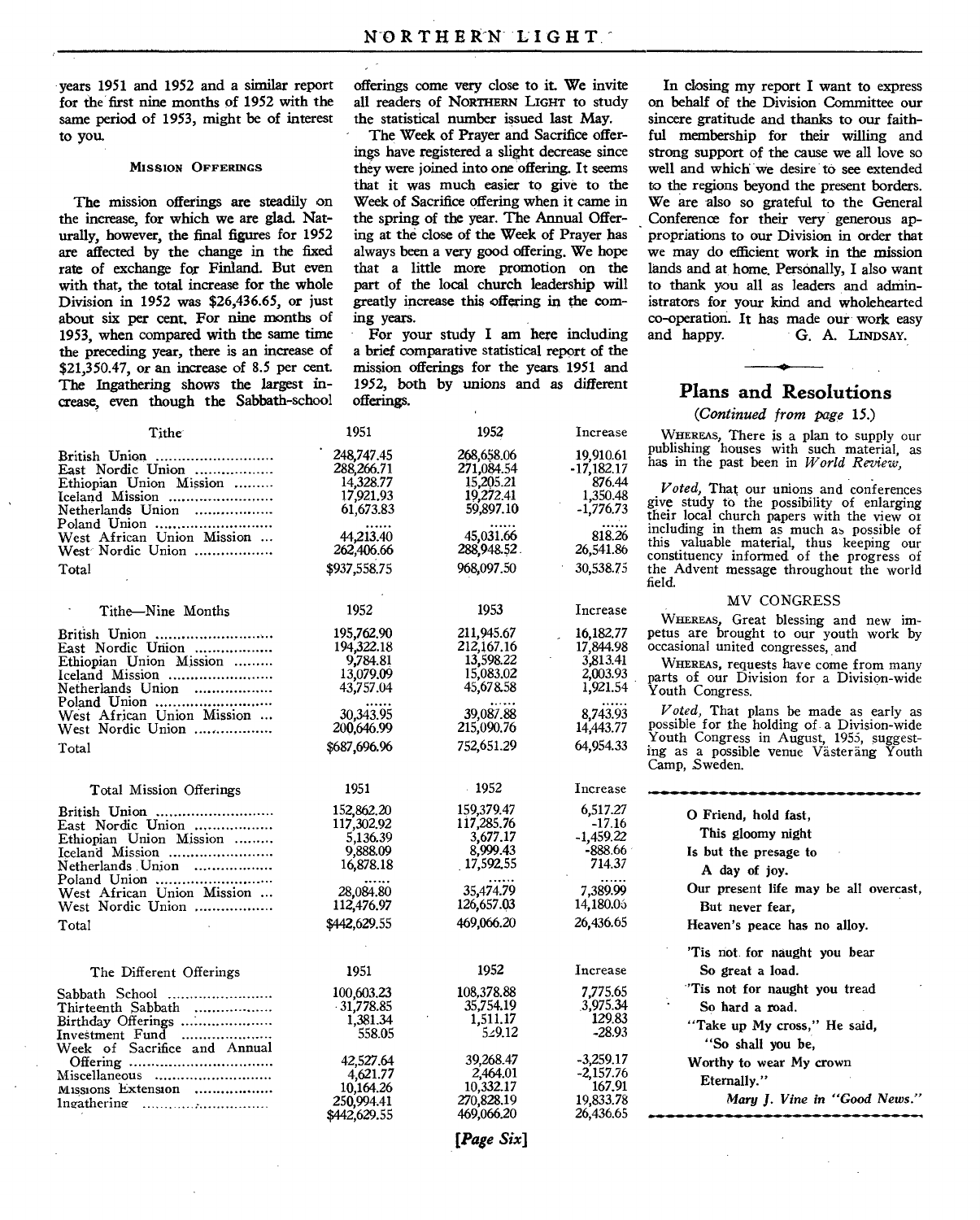## **A TOUR WITH OUR UNION PRESIDENTS**

### WEST NORDIC UNION

 $\mathbf{W}$  E HAVE far from doubled our membership in the West Nordic Union, but we are glad to report that compared with last year, we have increased the number of souls won by thirty-three per cent. Last year our workers and churches brought in 303 souls during the first ten months. This year this most important figure increased to 402.

Our membership at the end of the third quarter was 8,542.

With five active soul-winners as conference presidents in our five conferences, all forces are united for a steadily growing soul-winning campaign. From the work for babies and children in our Sabbath schools and up to the care of old people in our two old people's homes, we concentrate all our efforts to win souls and to keep those we have won.

In our Sunday schools for outside children we have 1,500 prospective Seventhday Adventists. We already have many of them attending our camps, and one of the students at our College has come from this grand Sunday-school work. This student is eagerly taking part in the religious activities of the College.

Four hundred children in our sixteen church schools are being educated to take their place in the church and in the kingdom of God. Twenty-eight teachers are employed in these church schools.

In our mission school at Vejlefjord we have 123 students. Last year the Bible teacher led thirty-four of the students into church membership by baptism. This result at the school is comparable to any of the best results obtained in the public efforts by our evangelists.

When it comes to the literature sales, our two publishing houses this year have placed 50,000 books and more than 1,500,000 tracts and magazines into the homes of the people. A great proportion of the books are doctrinal books that doubtless in time will give a rich harvest of souls.

Newspapers all over Denmark and Norway are carrying more and more stories about our work. Alert press secretaries and publicity-minded workers feed the papers with all sorts of good reports and articles.

One businessman read a story about one of our missionaries in a newspaper. At once he telephoned our conference office and asked permission to support the good work mentioned in the newspaper. The next day he sent us kr. 100, and he promised to send more later.

In Denmark we have the big Skodsborg Sanitarium with a working force of 260 persons, and 257 beds for patients. This sanitarium is having a great influence for good on hundreds of prominent people. When we go Ingathering to



the richer people and mention Skodsborg Sanitarium, we find the doors open.

Norway is also getting its sanitarium established. The opening of the new treatment rooms early this year marked the beginning of a new era for Skogli Sanitarium. Patients from all over Norway beg to get in, but every day sick people are refused admittance, because of no vacant beds. The sanitarium has only fifty beds at present.

A doctor who was a patient at our sanitarium a short time ago, wrote to us that in medical circles in the capital, they have the highest regard for the treatments and care the patients receive at our sanitarium.

Recently one of the patients was baptized, and he is now one of our most successful colporteurs.

Ninety-nine other small clinics and treatment rooms all over the West Nordic Union do wonderful health work for thousands of sick people.

This year the Ingathering goal was reached within the six weeks. By the end of October the figures looked like this :

| 1952        | 1953    | Increase |
|-------------|---------|----------|
| Kr. 387,000 | 415,000 | 28,000   |

It is very encouraging that the young people so eagerly take part in the campaign. At Vejlefjord College the teachers and students gathered kr. 15,800 in three days. In Oslo the MV society reached

### *[Page Seven]*

kr. 10,800. I think this is a record for a MV society that will be hard to break.

We have two Bible Correspondence Schools, one in Denmark and one in Norway. During the first three quarters of this year 645 persons have finished the course and received their diplomas. At present 2,058 students are active.

When it comes to results, it is difficult to decide who has won who, but in cooperation with the ministers, many souls are being won.

This work seems to open the way for everybody to take part. A girl seven years old gave out invitations for the Correspondence School in Denmark. A young man got one of her invitations and took the course. He received the truth, and today he is a student at our College in Denmark.

A young man in Greenland studied the lessons and wrote in that he wanted to be baptized and join the church. Unfortunately he died before he could be baptized. But he died in the faith. His parents wrote a good letter to the Bible Correspondence School and thanked us for what the lessons did for their son.

Two new churches have been dedicated so far this year, one having a seating capacity of 250 and the other, 100. Two others are under construction and will be dedicated early next year.

We are glad to .report an increase both in tithe and mission offerings. After three quarters of the year the figures look like this :

1952

|  |  | Tithe Nkr. 1,339,646.60            |
|--|--|------------------------------------|
|  |  | Mission Offerings  Nkr. 518,805.92 |

### 1953

|  |  | Nkr. 1,433,938.39                  |
|--|--|------------------------------------|
|  |  | Mission Offeerings Nkr. 593,785.98 |

#### Increase

| Tithe |                                  | Nkr. 94,291.79 |
|-------|----------------------------------|----------------|
|       | Mission Offerings Nkr. 74,980.06 |                |

The Lord is richly blessing our people as they give and as they work. Our wish and earnest prayer as workers is that we in our work and planning may permit the Lord to take full control. When He is the Master and we His tools, we know that He has still greater things He will do to the honour and glory of His name.

ALF LOHNE.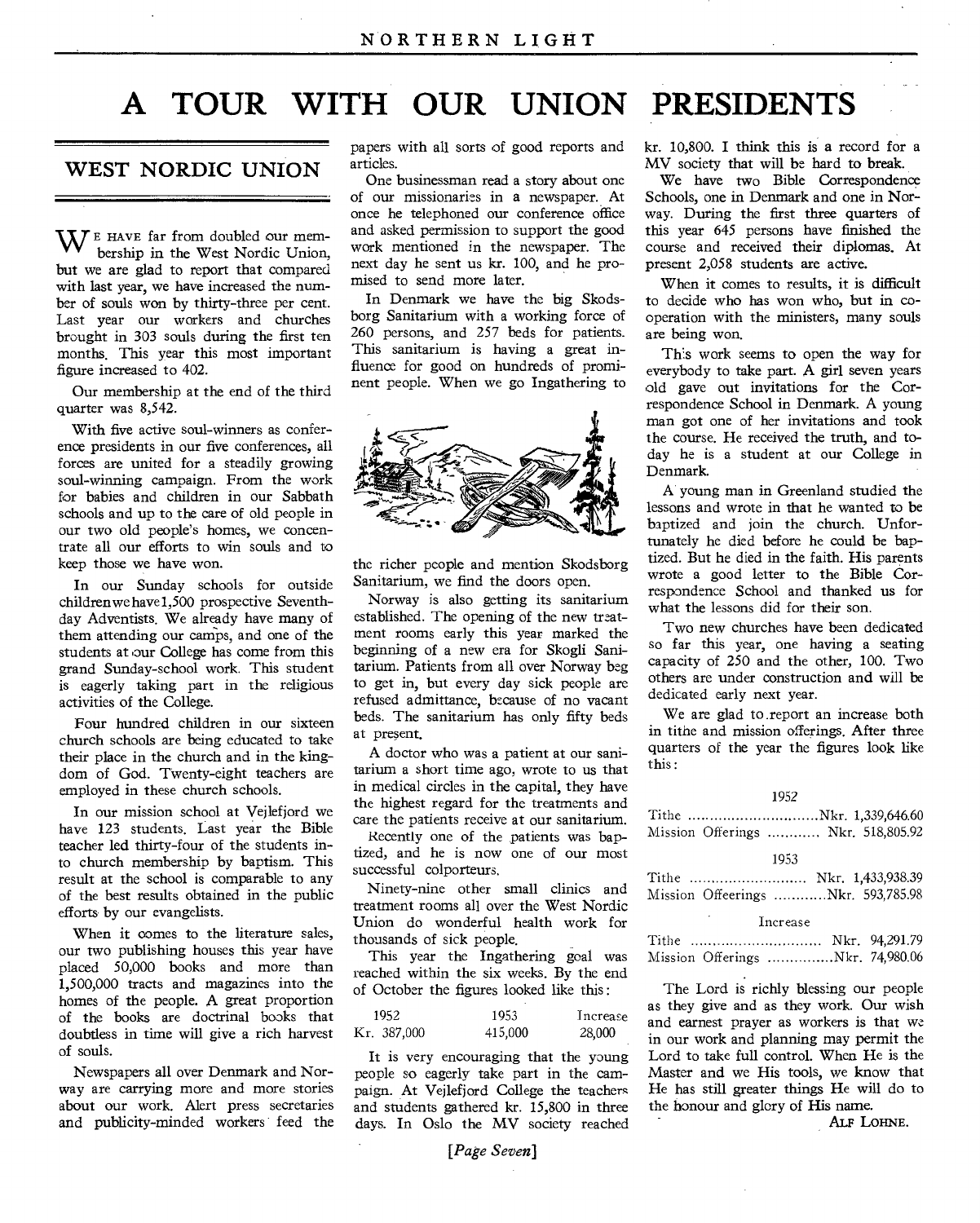### **EAST NORDIC UNION**

**T T** is with gratitude that we can report 1 this year a better result in our soulwinning efforts than last year. Up to now we have added to the church 495 new members, and we believe that before the end of the year we shall reach the goal of 500 new members. At the beginning of this year the membership was 8,290, and at the end of the third quarter it was 8,528, showing an increase of 238.

### **TITHE AND OFFERINGS**

The financial result causes joy and gratitude, too, even though it is quite a normal increase in proportion to the number of members.

The tithe has increased from Skr. 970,000 last year to Skr. 1,060,000 this year, an increase of Skr. 90,000.

The mission offerings have also increased, from Skr. 336,000 in 1952 to Skr. 366,000 this year, or an increase of Skr. 30,000.

The-Harvest Ingathering this year has been a great success. All conferences have passed their goals, one by 30 per cent and another by 100 per cent. The last report received for the whole union shows Skr. 315,000 collected. We give God the honour for what has been done by our faithful workers and churchmembers. One of our workers in the North Swedish Conference collected Skr. 8,050.

### **OUR LITERATURE WORK**

Our literature sales this year have not reached the brilliant total that we had last year. We have to note a decrease in sales from Skr. 1,464,000 to Skr. 1,202,- 000, or a decrease of Skr. 262,000. The extraordinary result in Finland last year has not been repeated.

#### *OUR* **SCHOOLS**

At our two schools this year we have 185 students enrolled; at Toivonlinna 98 and at Ekebyholm 87. Even this year Ekebyholm has shown a good result in the Harvest Ingathering, having collected a sum of more than Skr. 22,000.

### **THE MEDICAL WORK**

Our three sanitariums, operating throughout the year, have all attained good results. Hultafors and Nyhyttan in Sweden together have had 2,439 guests cared for by a total of 187 employees. The turnover for both institutions amounts to Skr. 1,603,246.

Hopeaniemi, Finland, is our smallest sanitarium, but it keeps the light shining; and in spite of its smallness it has no operating loss, but a little gain. They have had 324 guests, with a staff of sixteen persons, and a turnover of Skr. 125,636. Besides, we have our two summer sanitariums, that is to say our schools. Together they have had 804 guests—a turnover of Skr. 33,300, and a staff of 75. Then we have two more clinics owned by the denomination, one in Stockholm and the other in Helsinki. In these we have 16 workers employed, and they have given treatments to 2,307 persons.

All these medical institutions do a remarkable work. They are all light-bearers that bear witness to our faith and hope. We thank God for these faithful coworkers. In our Union we have also many privately owned clinics and they too do a very blessed work.

In this connection I would like to emphasize that our health work in Finland needs to be strengthened. There are many of the essential requirements for success, if we could only develop and improve that which we already have.

There is another institution that I should also like to mention—the Old People's Home at Ekebyholm. I am quite certain that it is a work that our Lord looks upon with pleasure. And I dare say that those who work at this home do a more self-sacrificing work than most other mission workers.

It is also a great pleasure to us that this year we have been able to dedicate two small churches in Finland. Maybe these church building are the cheapest ones we have ever built. But then, the churchmembers have given much of their time toward these buildings. One is in the Finland-Swedish Conference, in a little town named Kaskö, and it is the first church there built specially for its purpose. It also stands on Church Street.

The other belongs to the East Finnish Conference, and is located at a place where our most successful lady evangelist. Elsa Luukkanen with her assisant has been working. Miss Luukkanen considers it her duty to erect a church or chapel building at every place where she works and where she has founded a church. She has rightly understood the appeal of the *Testimonies* to field workers, that an effort is not complete until the church has also received a spiritual home.

What the future has in store for us we do not know, but we plan for our efforts in faith and confidence. Our workers and our people are of good cheer. God will<br>vive us victory. C. GIDLIND give us victory.

### **ICELAND MISSION**

THE most important feature of our work<br>In Iceland the past few years has been in Iceland the past few years has been the building and establishment of the training school. Now everybody will realize that such an undertaking is a great step for a small field with a membership of 370. It means great sacrifice for the members and large appropriations from the Division. Some of this sacrifice has been made, and what has been the outcome?

We are now in our fourth school year. During these four years the average attendance has been twenty-five students. Last spring the first graduation class, made up of twelve graduates, left the school. They are not old yet, nor mature, but they have caught the vision to stay in the church and most of them are preparing themselves for some work in the cause. It could also be mentioned that several young people who came to the school right from the world have been won to the truth.

Another side of this question is that the hard work and the sacrifice which the school building has required has done our members good, and with the public it has created an interest in our work, and good will which is quite outstanding.

At the school we conduct a summer sanitarium in the summer time and many of the most important persons of the country have been there as guests. Among



*[Page Eight]*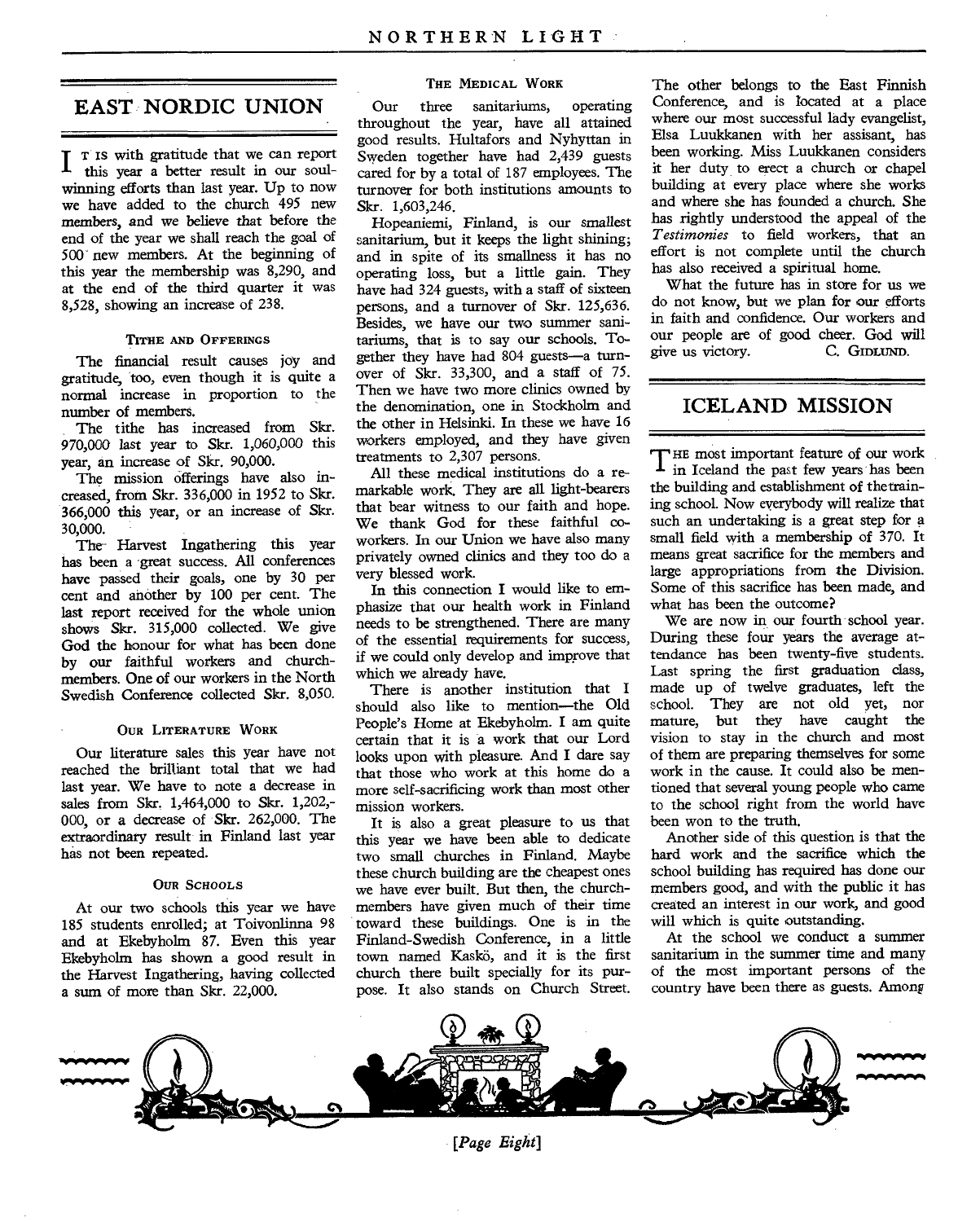them I could mention the Chancellor of the University of Iceland, and several of the professors. A former minister of education has been there several times and recently he asked for detailed information about Adventist education, as he has come to realize that our educational system had something which could be helpful to the educational system of the country.

The population of Iceland is very scattered, and it has always been a problem how to reach these people with our message in a strong and effective way. But now suddenly this problem has been solved, to a certain extent, for it seems that most of the population is going to crowd together in one spot. When my wife and I moved to Iceland about fifteen years ago, only about twenty per cent of the population lived in Reykjavik, but now at least fifty per cent of the population lives either, in the city or in its vicinity and every year they are moving in by the thousand, and whole districts out in the country are deserted. This moving of the nation is of course to a great extent caused by the large amount of work offered by the American military base.

Another fact which has paved the way for a strong evangelistic work in Iceland is the favourable attitude of the public toward our work. I might mention some few facts to prove this.

1. About a year ago one of the professors of the Theological department of the University attended a funeral service in our church in Reykjavik. After the service he asked me if I would be willing to give a lecture on the faith and work of Seventh-day Adventists in his department at the University. This was done some months later.

2. A similar invitation to speak on our beliefs and our work was given last summer by a medical doctor who wanted such a talk to be given one night to his guests and patients in a summer sanitarium which he conducted out in the country.

3. Last I might mention a request for religious services extended to us by the jailor of the State's prison. We had our first service there on Saturday night, a week ago, with a group of young people from the school, and it was really thrilling to see these poor young fellows drinking in the message given—and also to notice the enthusiasm among our own young people for such work.

Only a few days ago I received this letter from the headmaster of a school in North Iceland. The letter reads as follows :

"Recently I came across a magazine published by Seventh-day Adventists.

"I was so impressed with the message which this paper contained, that I would like to be a regular subscriber to it.

"Also I would like to ask for information about your school which you conduct in this country. I am not merely asking out of curiosity, but because I know that this institution is doing a work of real cultural value with which I would like to be acquainted."

I mention these things to show you that new opportunities have come to build up a stronger work in Iceland than we have done so far. But in order to work we must have workers. Our present worker force is as follows :

Ordained ministers-1, who is the Conference president and the principal of the school.

A secretary-treasurer who also does all the printing of our books and papers.

Licensed ministers-2, one of them leads all the departments, including the publishing work; the other one is leader of the Bible Correspondence School.

One office worker—a young lady, a new graduate from our training school.

This gives a total of five workers.

Besides these we have four teachers who are doing a splendid work instructing more than eighty children and young people who are attending our two church schools and the training school.

From this you will see that our possibilities for doing a strong evangelistic work are very limited.

Lastly I would say this. The Iceland field seems to be white for harvest. But as we have no evangelist our only chance for winning souls as far as evangelism is concerned, is through the work of our lay members. And surely they are doing a fine work.

The welfare work of our Dorcas societies is widely known in the country. Every year our sisters use about Ikr. 30,000, or \$2,000 to help the poor. In this year's Harvest Ingathering the goal was passed by twenty-five per cent.

But when it comes to evangelism, laymen's work is not sufficient to win the Icelanders who are ready to turn their backs on everything which is not of the highest standard. The Vikings always were proud. That is why some of them left Norway 1,000 years ago and settled in Iceland. It seems that their descendants have lost none of that trait.

If, however, you can do something for them which appeals to them they will respond heartily with all their frankness

and willingness to give themselves and their money.

These days we see plenty of war preparation in Iceland. It seems that the clouds of war are hanging low over the country—the winds are still being held back. And it seems that new opportunities are urging us to hasten with our work and finish it before the Lord shall come.

J. GUDMUNDS SON.

### **NETHERLANDS UNION**

**T** T IS not easy for me to bring a full Irereport of the Netherland Union, because the former union president left our field for New Guinea in August, 1953, and so I have had only a few busy months to get acquainted with every branch of service in our union.

As you know, Netherland has ten and a half million inhabitants and we have in our union two conferences—the North Netherland Conference, with their office at Apeldoorn and the South Netherland Conference, with their office at Huis-ter-He'de. In both conferences we have altogether 2,245 members in 37 organized churches and 29 groups scattered over the whole country.

In the North Netherland Conference seventy-two believers were baptized in the period January to the end of September, and forty-seven in the South Conference. We must consider that in the past years about 150 members emigrated to Australia and Canada, and there are many who still want to go.

At the moment our ministers are holding strong efforts in several cities. Bo.h our conference presidents, Brethren van Oossanen and Brinkman, have set a good example in soul-winning work, and each one has efforts in a few cities. Brethren Slond, de Ruiter and Contant and other ministers are working also in more than one city. The young ministers who have no public efforts, are working from home to home with two new pamphlets. We printed 100,000 copies of each one. Our workers and members try to enrol families in our Bible Course. We hope to get many addresses in this manner and our ministers keep contact with the students and we expect to have a good result in soulwinning.

Our members are faithful in paying their tithe to the Lord. In the nine months of this year we had an increase of F7,716. We received a total up to September 30,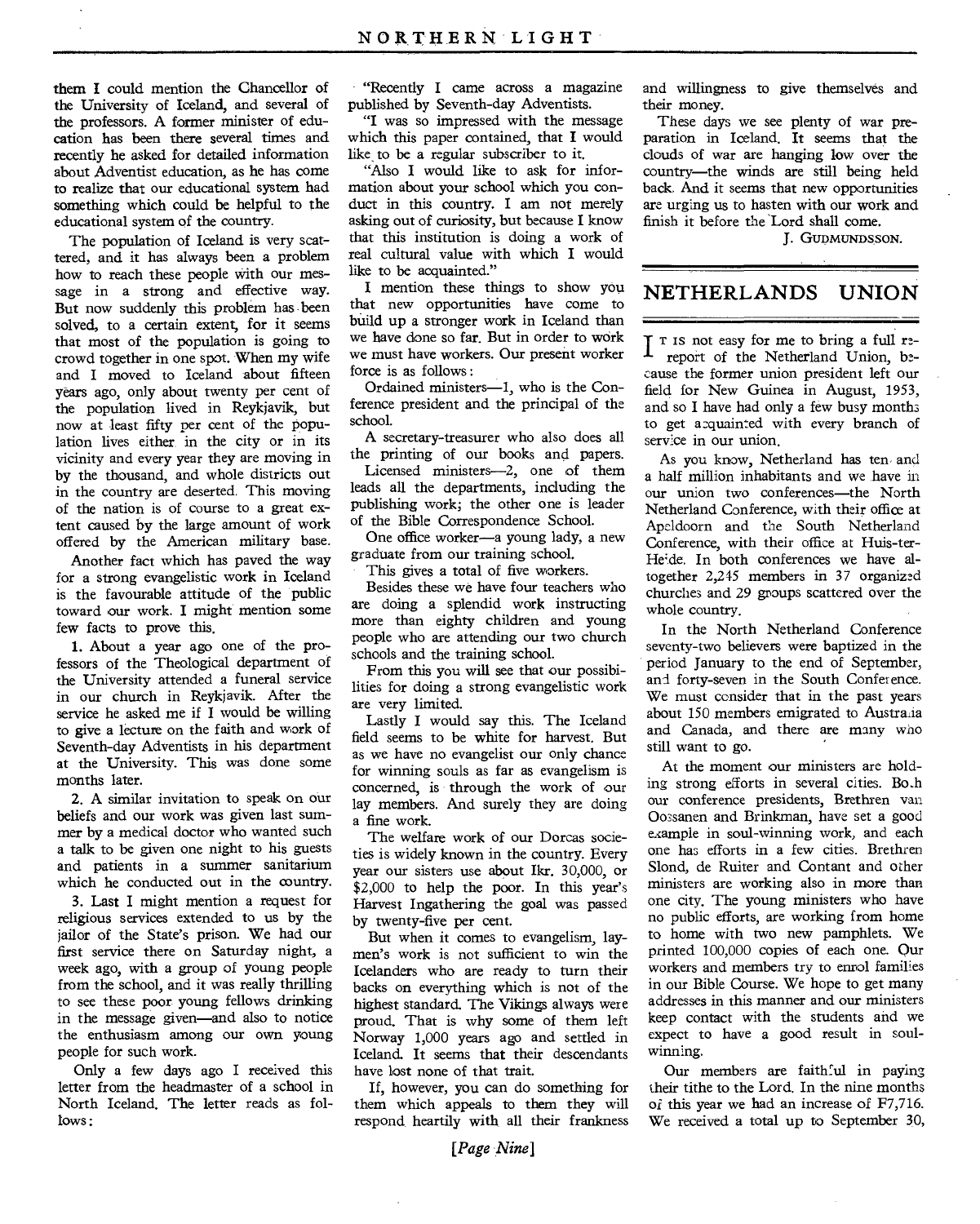1953, in both conferences, of F166,800.32.

Our Sabbath school work also shows progress. We have thirty-eight organized Sabbath schools in our union, with a total membership of 1,863 members. We received in Sabbath school offerings in the first nine months of this year F13,128.90 —that is about F200 more than last year in the *same* time.

We have not received the final figures of our Harvest Ingathering for this year, but we know for sure that we have F26,000, and we expect a still higher total amount. It is necessary to give here a short explanation. It was our plan to have our Harvest Ingathering campaign this year in March and April, so the Ingathering paper was ready at the beginning of the year. Then came that terrible disaster over our country. On the night of February 1st, our dykes were broken at the islands of South Holland and Zeeland, and the North Sea water ran over our villages and cities. I will not say more about the flood, but you can understand that it was impossible for us to sell our papers for the Mission, as there was such a great need in our own country. So, our Union Board decided to prepare immediately a new paper with pictures of the flood. Our churchmembers sold 20,000 of this number. We paid 25 per cent from the sale to the Disaster Fund and the rest was for the Big Week. The Harvest Ingathering papers were sold in August and September. You can understand that after the enormous offering for the flood victims it was harder to receive money for the Mission, but we hope to 'reach our goal next year.

Here I would like to express our most hearty thanks for the help which we have received for our flood victims from the countries represented by the delegates present. We are deeply impressed by the great love and rich fellowship of our believers for our small oountry which has fought so many centuries against our mighty enemy—the North Sea.

Our youth work is under the special care of our youth secretary, Brother Vink. We have in our field a good, strong group of boys and girls who want to follow in the footsteps of our Master. We have twenty-one organized youth groups with about 400 members. We have a monthly paper specially for our youth, and our youth secretary prepares every month a youth manual as a help for our youth leaders in the churches. This year we had two youth camps, one for the seniors and one for the juniors, nine week-end camps

and one camp specially for youth leaders. Brother Vink invested thirty boys and girls as Master Guides.

Our Bible Correspondence School, the Voice of Prophecy, is very active. The leader, Brother Peter Voorthuis, and his staff, are doing a blessed work. Since the foundation of the Bible School in 1946, about 50,000 people have asked for the lessons. This year 3,672 people asked for the first lessons, and 1,053 of these are enrolled as active students. The leader of the Bible School reports that this year forty-three students, with the help of our ministers, have become members of our church. We believe that the Bible Correspondence School will be a great blessing and a great help in winning souls for the Lord.

Every week our Dutch radio programme The Voice of Hope is broadcast from Radio Luxembourg. Since January 1, 1950 we have enrolled 2,146 listeners—and it is

**...~0404,VIROMP"."..."OWYNOWWWWWW**  A KIND, courteous Christian is the most powerful argument that can be produced in favour of Christianity.

> *—Gospel Workers,* page 122. -------------------

interesting that the radio listeners are the best students. The Bible Correspondence School this year made some statistics which show that from the addresses which came from the canvassers and other members twenty-five per cent became active students, but that from the addresses of the radio listeners thirty-seven per cent became active students.

We know, brethren, that the radio work is a great blessing. The musical part of our programme is really artistic because the quartet of the High church at Hilversum sing our songs. Our radio work is a great help to our ministers and canvassers.

Our Junior College, "Oud-Zandbergen," has two courses—a secondary education and the first two years of the theological course. At the moment there are thirtytwo students. It is not easy for a small union to operate such a big property, but Brother Schmutzler, as principal, and his staff do their best to manage the whole business as economically as possible, and we hope that the financial position will be better each year.

During the years since the opening until 1953, nineteen students finished their studies and graduated. Thirteen of them are now in the ministry. At the moment, six other students' are doing a year of practical training, after which they will return to the school to finish their studies.

Three students are following our Bible course and the medical course at the university at Utrecht. These promising young men hope, when they are ready, to serve in the mission field. We changed our curriculum this year in co-operation with the programme of the senior college in England.

Our children's home, "Zonheuvel," is still doing a splendid work for orphans and other children. This year—I mean until September 30th—we had 188 children in our home. This institution is nearly self-supporting.

This year we opened an old people's home. Twenty-one old brethren and sisters are very thankful for the peace and the good care which they receive. Now we are building a new wing and next year we hope that we can take another twenty old people into our home. We should have a few more of these old people's homes, because so many good old members are waiting for a quiet place. Now they are in homes of the high church or of the Government, and have trouble with clean food and Sabbath-keeping, so it was a real need to have such a home in our field.

Our Publishing House is also doing strong work. We have seven periodicals, five each month and two each quarter. Our small staff is doing a lot of work. This year we have published *Our Home and Health* in Dutch, and now we are publishing the first volume of *Testimonies and Treasures* and our *Church Manual.*  During the first ten months of this year our sales totalled F78,750 which is F7,750 more than for the same period last year. We are very happy that our small Publishing House is self-supporting. We have only sixteen regular canvassers and about twenty part-time colporteurs in our union. This small group's sales totalled F73,- 525.81.

We have in our country many problems. Our special need is for more church buildings. We are thankful to the brethren of the General Conference and the Division for the generous help which we have received in the past years, and because the brethren are well acquainted with the problems in our field it is not necessary to say more about this.

We feel that we need in our field a greater outpouring of the Holy Spirit. We are praying for this and our ministers and members are working for a big harvest of souls. We need very much your intercession to God, and we will remember you always in our prayers.

F. J. VOORTHUIS.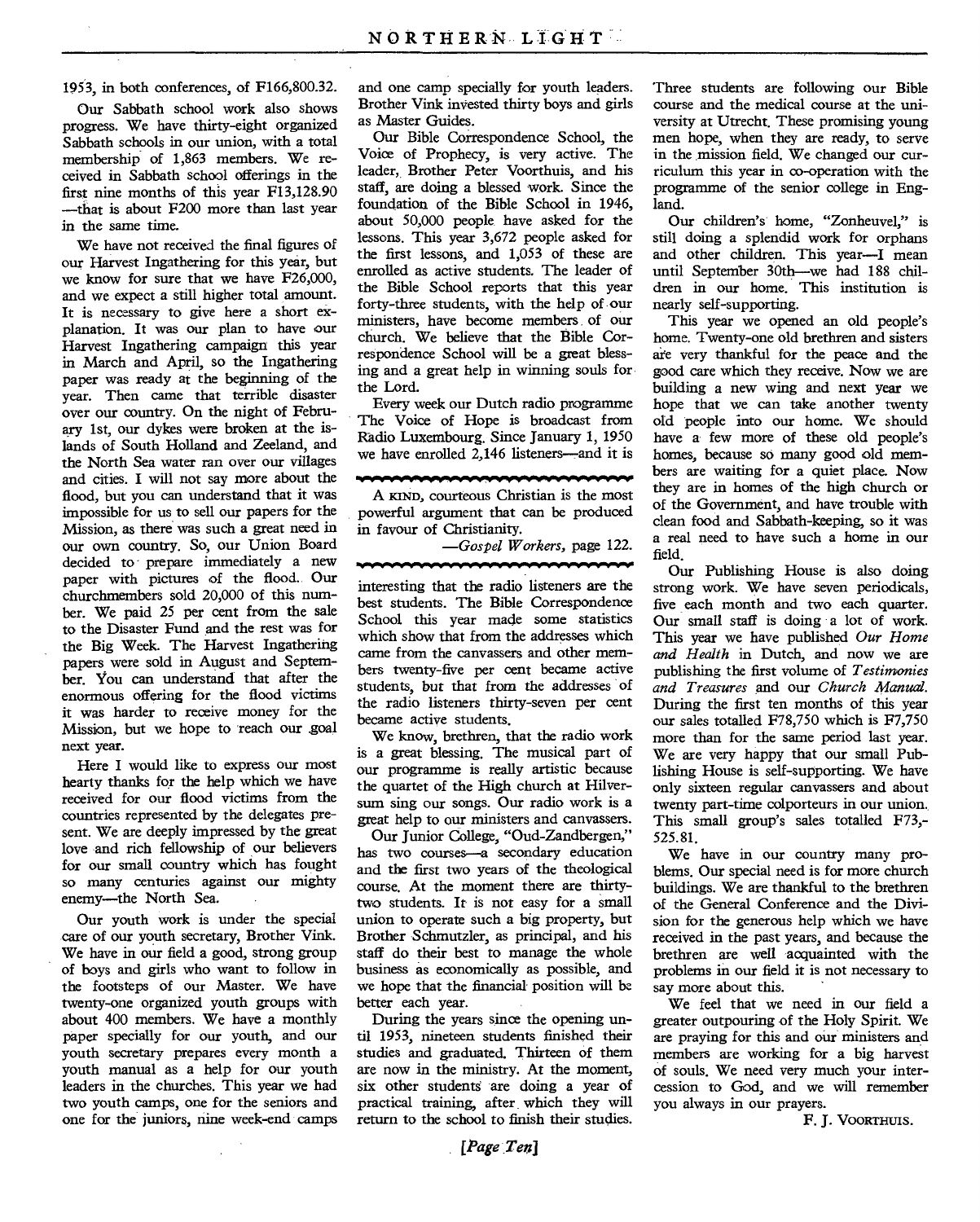### **BRITISH UNION**



T HIS year our first old folks' home was opened as the result of a splendid large house being presented at a nominal rental by one of our lay members. The same brother also gave about £600 of furniture to the home.

Our Hyrdo is still battling against socialized medicine and heavy taxation in the country, but nevertheless it is on the upgrade financially. Granose Foods Limited, is enoountering heavy problems due to governmental derationing of many fools. To solve this problem and the problem of labour shortage, the manager is busily employed in mechanizing the whole plant and putting out a strong advertising programme.

Our publishing house is still flourishing and for the first nine months of this year there is an increase of sales to the extent of £4,303 over the same period in 1952. It is a record financial report. The periodical, *Our Times,* received annual subscriptions from our members to the total of 7,935 which resulted in our churches receiving free 130,000 of the new tract *What Is a Seventh-day Adventist?* 

Financially the union is up considerably both in tithes and offerings. The Ingathering almost . reached the splendid total of £42,000, or nearly £6 per member.

Baptisms for the nine months totalled 416 compared with 356 baptisms for the whole year 1952.

The Voice of Prophecy Correspondence School continues to be a strong evangelical factor in the life of our union. For the first nine months of this year there were 7,062 applications to take the oourse, of which 1,633 graduated. Of these 117 were baptized which is twenty-eight per cent of the total baptisms of the union.

Two strong campaigns were completed in Scotland resulting in over ninety members being added to the church. These were conducted at Glasgow and Dunfermline. At the latter place it was virgin territory. A church building was also erected to house the new church.

In Ireland much opposition still is faced by our workers to the extent that no hall has been possible for 'hire in the city of Belfast. Nevertheless twenty baptisms were reported as the result of patient personal work.

In Wales the spirit of evangelism is strong and at the moment of reporting four good campaigns were in progress at each of which 500 to 800 people were attending each Sunday evening.

The same report is true of the North England Conference. Of the campaigns in progress we make special mention of those being conducted in Birmingham and Sheffield where Pastors T. J. Bradley and K. Elias are preaching respectively. Over 1,600 are attending these two campaigns where also more than 400 Voice of Prophecy students are enrolled

In the South England Conference fourteen campaigns are now in progress. For

### **ETHIOPIAN UNION MISSION**

WITH profound gratitude to our heavenly Father, the Ethiopian Union Mission, its 34 overseas workers, 62 national workers, and 1,012 churchmembers bring Christian greetings to the leaders assembled for the annual Division meeting and to the Constituency of the Division that so generously and loyally supports our mission.

In 1950 we had 557 churchmembers in our union. Today the membership is 1,012. There has been a steady growth. In 1951 there were 654. In 1952 there were 790 and this year there are 1,012. As you will see from this, we have nearly doubled our membership in the past three years.

We have focused our energies upon strong evangelism, and God has blessed our labours. We are laying plans to erect a new church building in the city of Addis Ababa which will enable us to carry on a constant evangelistic programme in that colourful city where we have freedom to preach but no hall in which to preach.

We have five elementary schools and a training school in the making. In these schools we have an army of promising young people-975 young men and 282, girls. What a help it would be if we had

the third year a campaign is being conducted in Ipswich where a good work has been done. Eight hundred are now attending the meetings there.

The purchase of the New Gallery was discussed, and an expression of thanks to the General Conference was made for the very generous gift made to the British Union which is, however, bearing a not inconsiderable part of the initial cost and renovations. The influence of the campaign run by Pastor G. E. Vandeman has reached many of the important people of London. In fact, our standing has been improved in all parts of Great Britain and our name and work has become known to thousands who previously did not know us. Our workers associated with the School of Evangelism last year have profited considerably in many directions and a new power is being seen in their preaching and influence upon the workers in their teams.

We are deeply thankful to God for all of His blessing received, and return thanks to Him for all the success we have seen<br>in the last year. W. W. ARMSTRONG. W. W. ARMSTRONG.

a young people's and Educational secretary to help this army of youth !

From every side there are coming requests for us to open up new work. A few months ago a police captain came to us from the Guragi Province begging us to send a worker to teach and preach among his people. He has given the necessary land and the school building. From other places there are coming to us urgent requests for workers.

We value the influence of our four hospitals and five clinics. Our doctors and nurses are a real asset to our work, and we appreciate their influence for good. They are standing side by side with our evangelists.

We express our deep and sincere appreciation to the mission and institutional administrators for their prayerful and sympathetic co-operation as together we have earnestly tried to solve the many and varied problems.

Above and beyond all, we here pause to gratefully and humbly acknowledge the leading hand of our heavenly Father. To Him we express our thanksgiving for His overshadowing providence. We bring to Him our heartfelt gratitude and praise for His present help in every time of need, and for His guiding influence over His work and cause, and over our workers during this past year. S. A. BROBERG.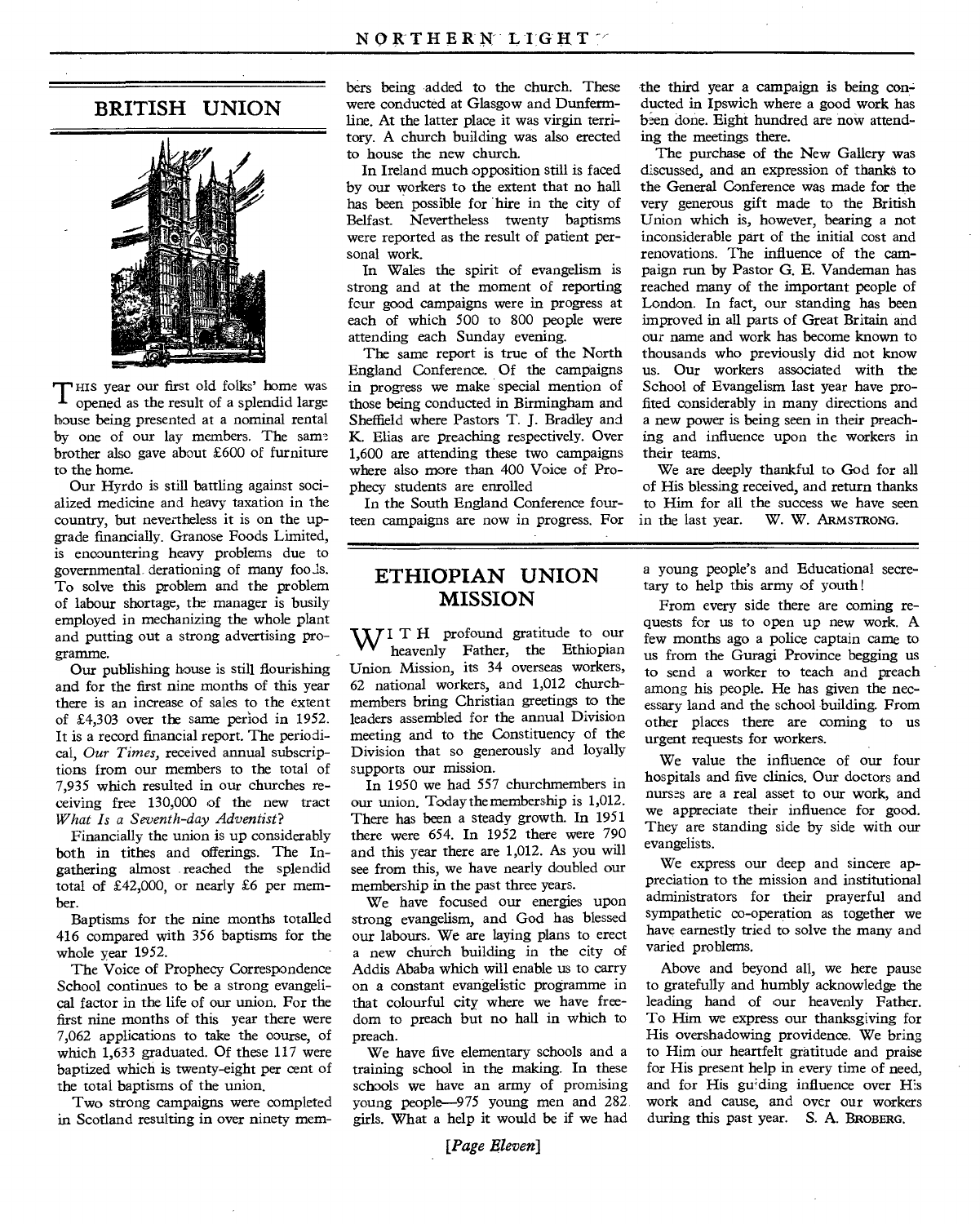### **WEST AFRICAN UNION MISSION**

G REETINGS from over 800 workers and<br>G 38,000 Sabbath-school members in REETINGS from over 800 workers and West Africa. While 1953 has been a very trying year in many ways, yet we thank God for the blessings which He has given us. Our workers and members, on the whole, are of good courage, in spite of the many difficulties.

### **THE URGENCY OF OUR TASK**

Less than a month ago under "World News" in Gold Coast's *Daily Graphic* we read the following:

"The Right Reverend Cyril E. Stuart, former Bishop of Uganda, has told the diocesan conference in Bangor, Wales, that the situation in Central Africa was urgent. `We may have another five or ten years or possibly fifteen to establish the Gospel in that part of Africa.' "

West Africa on the whole, and Gold Coast in particular, has been receiving much attention during the past year. The Africans are arising. As one writer puts it :

"The tide of human restlessness now threatens to inundate Africa. Rising in Europe less than two hundred years ago, this tide, swept over America and the teeming nations of the Orient. Today we are witnessing the awakening of Africa."

West Africa today is demanding the world's attention. Within a few months from now the Gold Coast is to have a complete cabinet of African ministers. So far the ministers have on the whole done a good job, but time alone will reveal just what developments will be when they take the full power into their hands. While we hope for the best, yet we are jolted a bit when we read the report in the July, 1953, *Ministry* regarding India's policy of limiting evangelical work to natives. Indian officials state that what their country needs today is technical rather than evangelical workers. Brethren, we must mote the handwriting on the wall and face up to the task before us.

#### **PRESS OPENING**

Pastor G. D. King has already reported on the Press opening. The new press building is an exceptionally fine, modern building and is on one of the main roads going out of Accra.

We wish to express our gratitude to Brother J. H. Craven for his valuable

help during his visit and to The Stanborough Press for their gift of a muchneeded Linotype machine. We thank God that at last this beautiful building is complete, the equipment is running, and Gospel literature is being produced.

### **SECONDARY SCHOOL**

We are happy that this year we were able to add the second year at our secondary schools at Ihie, Nigeria, and Bekwai, Gold Coast. At Ihie the administration building is being completed and the elementary school block is under construction.

At Bekwai the modern secondary school administration block will be completed within a few weeks' time. Dormitories and other buildings are badly needed in order to care for the students adequately in the secondary school.

### **DEPARTMENTS**

Brother D. L. Chappell, in charge of our Publishing, Sabbath school, and Press Relations departments, has been out of the field for a good part of the. year. In spite of this, the colporteur sales have been even greater than in 1952.

We have had 2,600 column inches of *(Continued on page* 13.)



## **Accra MV Leadership Training Class By D. V. Cowin,** *MV Secretary, West African Union Mission*

"You are invited to the compound of D. V. Cowin at 4 o'clock on Sunday afternoon." Thus read the personal invitation which was given to about forty persons in the Accra Seventh-day Adventist church. By way of further explanation the sheet told more about the purpose of the meeting. It said that the plan was to train in church youth leadership and that the MV progressive classes would be studied.

When the appointed time came, more than forty interested persons were present. Carefully the whole scheme of MV leadership training was outlined and explained and at once the group launched into the study plan. Guiding the whole programme was a committee of six, chosen by the church board, as follows : Brethren Cowin, Hulbert, Okai, and Ahwa, and Sisters Pearce and Adams.<br>Regularly each

Regularly each Sunday afternoon

through the weeks more than thirty persons came to the appointed place for instruction and for passing the various requirements. Some recreation was a part of the total programme with one evening being given over to a social and another evening for cinema pictures.

Sister Pearce, a nurse, led out in a First Aid class while Brother Hulbert conducted a class in training to be Lightbearers.

After nearly four months of training, twelve persons were found to be ready to be invested as Friends. Pastor Hulbert planned this programme and led out as these persons gave their presentations and were invested. It was truly an important event in the West African Adventist programme for youth. The group is now carrying on in their preparation for leadership.

[Page Twelve]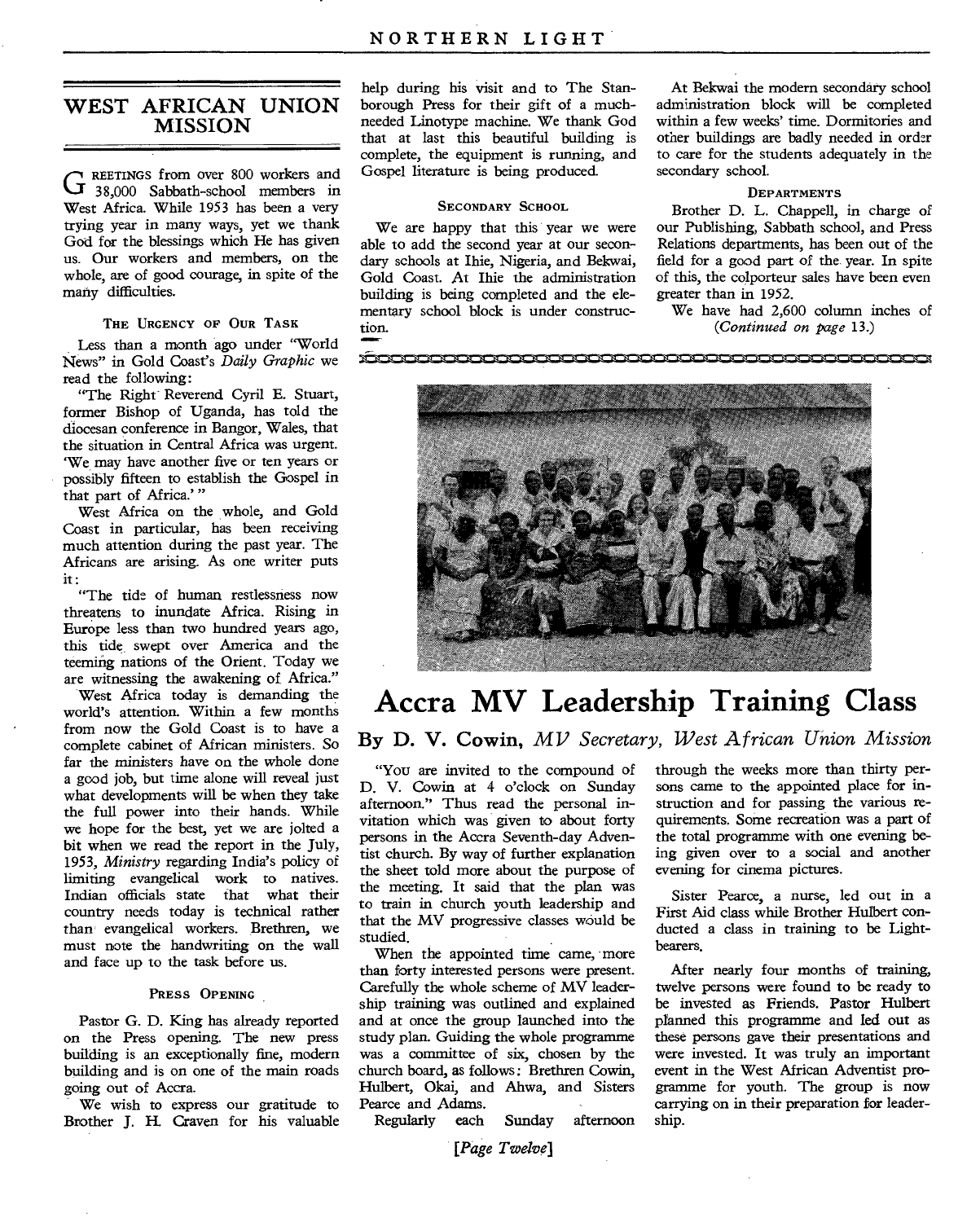### *(Continued from page* 12.)

articles about our work in the public press during nine months of this year. That is nearly three times the amount we had in during the whole of 1952.

We are on the Liberian radio twice weekly. We hear many favourable comments on this programme. The Bible Correspondence Course is reaching a class we cannot otherwise reach. Enrolment forms are coming in by the thousands. Our active list of students has increased over seventy per cent this year.

We have 9,500 Missionary Volunteers in our societies. We have over 14,500 pupils enrolled in our 119 mission schools and 421 youth have been baptized this year.

### EVANGELISM

In West Africa we do not keep evangelism in one department, but we endeavour to inject it into every department. Each of our institutions is a centre of evangelism. We thank God for the splendid spirit among the workers in and around these various centres. At our Ife Hospital Dr. S. A. Nagel has been conducting a Bible class for some time and some of the leading people of Ife are deeply interested in our message. The nursing sisters are taking an active part in the MV work and holding branch Sabbath schools in nearby towns.

Pastor R. W. Coon of the Voice of Prophecy is arranging to start a Bible class among some of the better class of people in Ibadan, Nigeria.

On November 6th, Pastor H. S. Pearce, the manager of the Advent Press, held his first meeting in a series of evangelistic meetings on the press compound. After this series of meetings he hopes to develop a Bible class which will run on indefinitely.

#### OUR LAYMEN

Our West African laymen are on fire for Christ. In May of this year a Lay Workers' Institute was held in the Gold Coast and 140 laymen attended. The Gold Coast laymen alone report 646 converts won during 1952. Some 1,700 have been won by laymen in our union. Nineteen efforts were conducted entirely by laymen this year.

### AUGUST EVANGELISM

These all-out efforts were conducted in the Gold Coast during the month of August, but will be conducted in some of the other fields before the end of the year. In the Gold Coast 408 souls were won to Christ in one month!

**d***pecial g)aqs and Oampa;gns*  **1954** 

| March 6th to 13th, Missions Extension Week and Home Visitation (Britain)                                       |  |
|----------------------------------------------------------------------------------------------------------------|--|
| -Offering, March 13th                                                                                          |  |
| March 20th to 27th  MV Week of Prayer—Offering, March 27th                                                     |  |
| April 3rd to 10th, Missions Extension Week and Home Visitation (except                                         |  |
| Britain)—Offering, April 10th                                                                                  |  |
|                                                                                                                |  |
|                                                                                                                |  |
|                                                                                                                |  |
|                                                                                                                |  |
| September 4th, Bible Correspondence Day and Home Visitation Day (Britain)                                      |  |
| $-$ Offering                                                                                                   |  |
|                                                                                                                |  |
| —Offering and Subscriptions                                                                                    |  |
|                                                                                                                |  |
| October 16th  Bible Correspondence Day (except Britain)                                                        |  |
|                                                                                                                |  |
|                                                                                                                |  |
| November 6th  Magazine and Tract Campaign (except Britain)--Offering                                           |  |
|                                                                                                                |  |
| —Offering, December 11th.                                                                                      |  |
| NOTE.—We recommend that the special days for 1955 follow the same<br>general plan.                             |  |
| in a complete that the second control of the second control of the second control of the second control of the |  |

Over in the Ivory Coast, where we have had so many setbacks, we see the dawn of a brighter day. We have the land at Bouake .which is about 200 miles inland, and Brother J. R. Buzenet already has a double garage built and has moved into it. The house is under construction and we hope it will be finished by the year end.

In Liberia, the president of the Republic has promised Pastor C. D. Henri the use of the Centennial Pavilion free of charge for an effort starting in December. This is probably the nicest hall in all of West Africa.

When the new church at Monrovia was dedicated, the president came out and gave the sermon. He gave very generously to the collection and a total of over \$1,000 was raised. Among other things in his speech he made the following statement : "Seventh-Day Adventists believe ardently and, correctly too, that this is the only Sabbath and that Sunday is not the Sabbath, so we all realize and recognize and endorse their doctrine in so far as their belief in the Sabbath is concerned."

Throughout West Africa the fields have reported holding eighty-two efforts this year and plan on holding thirty-five more before the end of the year.

### $[PageThirteen]$

#### DOUBLING OUR MEMBERSHIP

Last year we told you that our motto was "With God's help, double or more by '54." We still have that as our goal. It will take much prayer and much work, however, to accomplish this task. Our baptisms this year have not been as heavy as they were a year ago. As at September 30th there were 11,413 in our baptismal classes. This is an increase of nearly 3,000 over last year. We thank God for the good number of converts. If we are to double our membership we will need about 2,500 more baptisms before the end of the first quarter of next year. We hope to have half that number before this year closes, and we shall work and pray for an equal number during the first quarter of next year so that we will have doubled our membership by General Conference time.

The workers in West Africa feel very humble as they press forward with the Gospel among the more than 42,000,000 people in our territories. We are praying for an outpouring of the Holy Spirit in order that the message may go quickly and that we will not only double our membership but that it will be multiplied many times and that the work will be finished and Christ will come.

J. 0. GIBSON.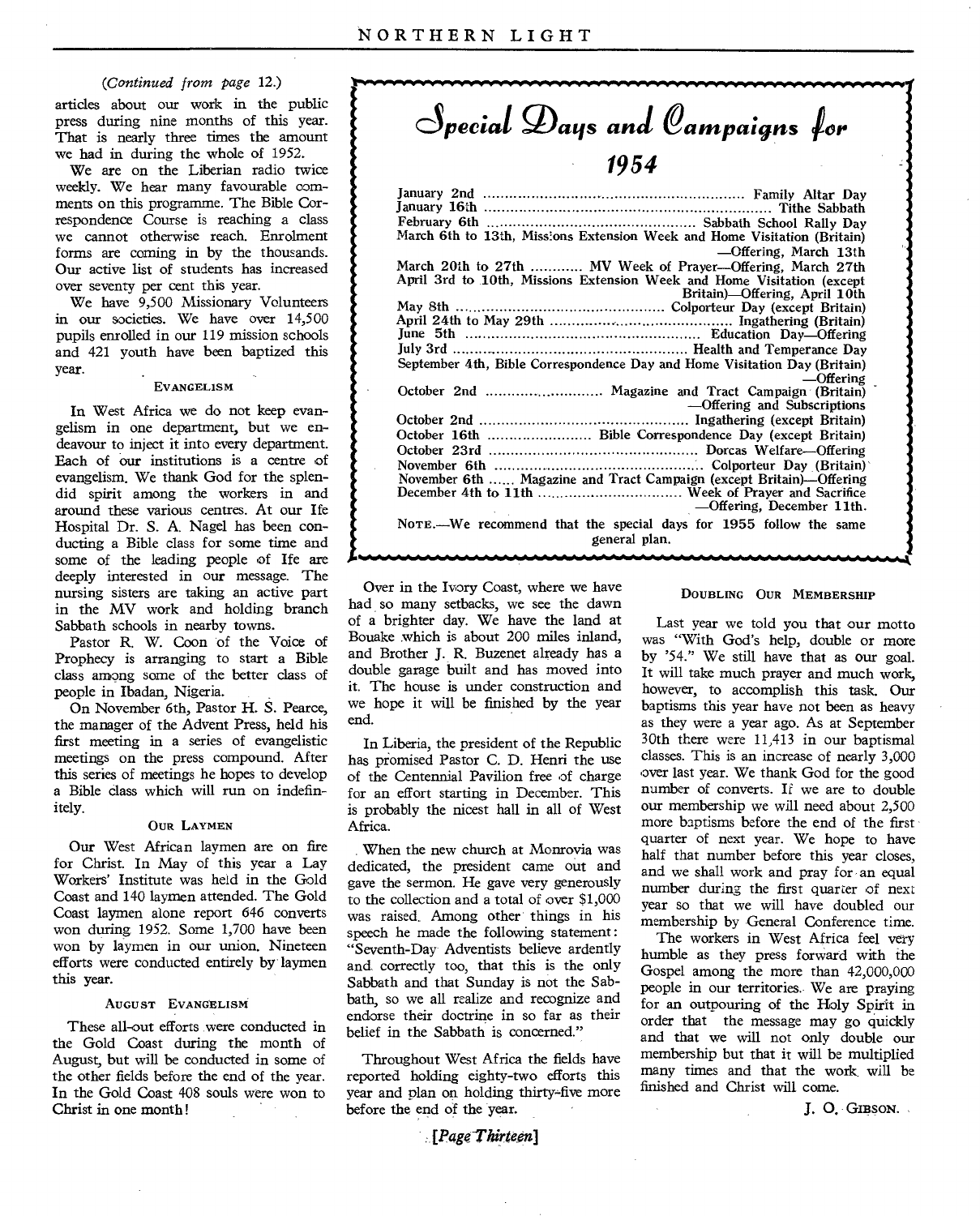

### THANKSGIVING AND DEDICATION

BELIEVING, That the Lord has greatly blessed His cause in this Division territory during the past year, as seen in the number of souls added to the church, in the loyalty of our faithful membership both in their service and sacrificial giving, and in the generosity of our General Conference brethren in the liberal appropriation of funds to this part of the world field, we, the delegates attending this 1953 Winter Council of the Northern European Division assembled at Amsterdam,

*Record and Express,* 1. Our deep appreciation to our loyal and faithful membership throughout our Division territory for their continued heartening response to the many appeals that come to them as the church endeavours to face the challenge of a task that must be speedily finished.

2. Our sincere gratitude to the General Conference for the generous appropriation of funds toward meeting the many pressing needs and entering the opening doors in our home and mission territories.

3. Our dedication to God and His cause, giving ourselves afresh to Him for unselfish service that the Gospel message<br>might be swiftly carried and the work completed throughout cur Division territory,

#### THANKS

REALIZING that we have been the recipients of-many blessings, both physical and

spiritual, while gathered here in Amster-dam at this 1953 Winter Council of the Northern European Division, therefore

*Voted,* That we express our sincere thanks to all who have contributed to our spiritual and physical blessing during these days—having in mind especially our visiting brethren from the General Conference, the brethren of the Netherland Union for their hospitality and efficient service, and the local church whose building and facilities we have been privileged to use.

### EVANGELISM FOR WINTER AND SPRING OF 1953 AND 1954

WHEREAS, There is need for frequent short revival and evangelistic efforts to be held in all our churches; and,

WHEREAS, Such combined short revival and evangelistic efforts are a mighty factor in establishing our members in the faith as well as in leading many to a definite decision who have been on the verge of the kingdom but who have not taken a definite stand for Christ; and,

WHEREAS, Through this means many backsliders are reclaimed and hundreds of children of Adventists are gathered into the churches,

*Be it resolved,* 1. That during the coming winter and spring a supreme effort be made to conduct revival and evangelistic meetings of some seven to ten days' duration

*Fogrieen]* 

in every Seventh-day Adventist church throughout the Division, in a mighty effort to gather as many as possible into the church during this period.

© kewtom

2. That as far as possible, these meetings be launched on Friday, January 1, 1954, and that this work be carried forward until every church is reached.

3. That wherever possible, church officers and qualified laymen be associated with the ministry to assist in home visitation, Bible work, etc.

4. That where churches are located in remote places making it impossible for a minister to visit during this period, consecrated laymen from larger churches be requested to go two and two to conduct such meetings.

5. That an effort be made to conduct a baptismal service in every church as soon as possible after the close of the meetings.

6. That offerings be taken in the respective churches to defray the expense of these special meetings as far as possible.

7. That such subjects as the following be covered:

The Church Triumphant.

Signs of the Approaching End.

The Hope of the Resurrection.

Righteousness by Faith.

- The Perpetuity of the Law.
- The Sabbath and Its Meaning.
- The New Birth.
	-
	- The Spirit of Prophecy. The Second Advent.
	- The New Earth.
	- الطائف والمداورة الماري The Judgment.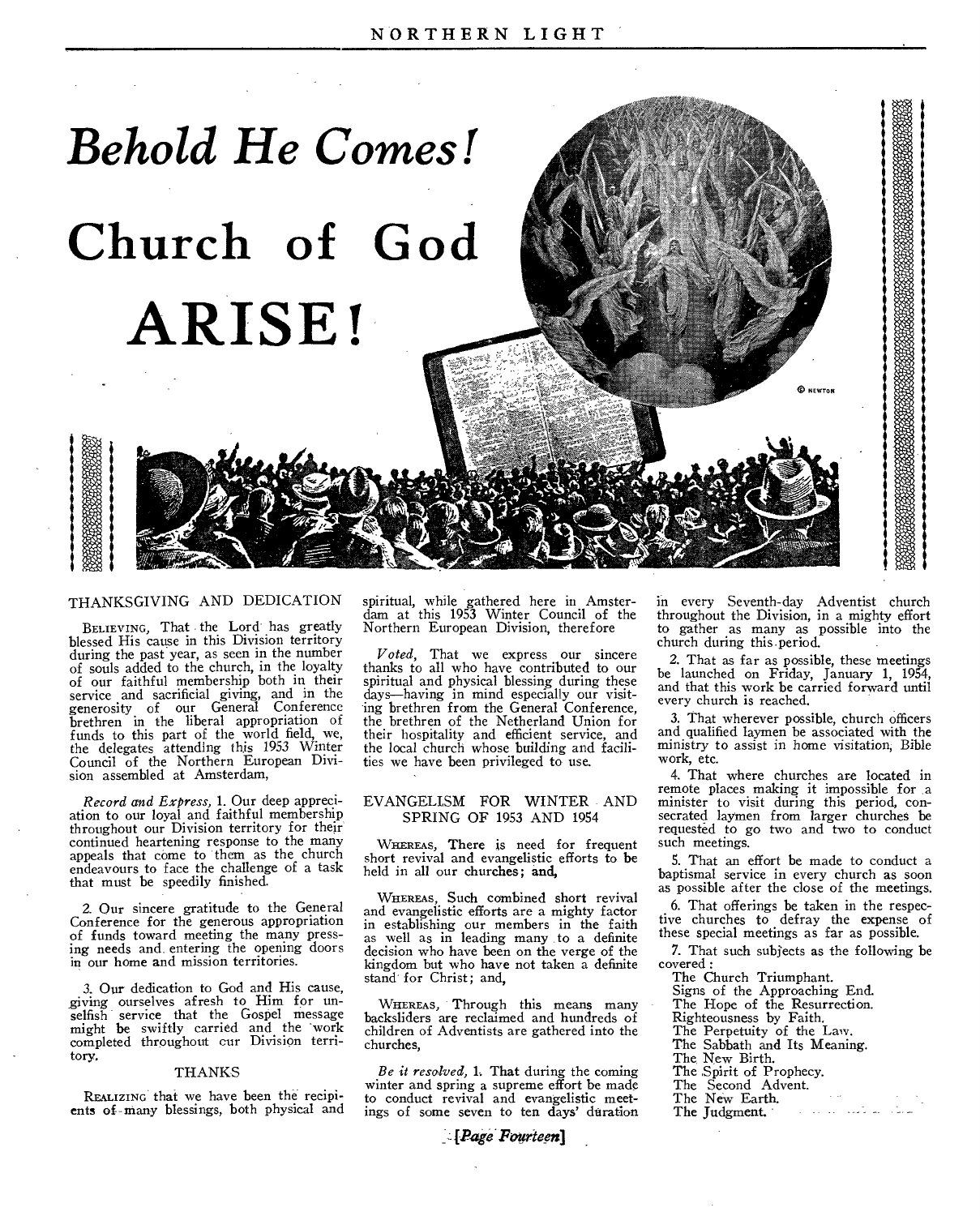8. That our entire office force in the respective fields, and as far as possible institutional workers, be urged to join our pastors, evangelists, and laymen in conducting these meetings.

9. That in the Northern European Division we set a goal of gathering 2,000 new members into our churches during the period between January 1, 1954, and  $\tilde{M}$ ay 1, 1954.

10. That public efforts be conducted wherever possible in every district during the winter and spring preceding the General Conference session, as may be arranged by the respective committees involved.

*Be it further resolved,* That beginning with the first Sunday in January, 1954, a supreme endeavour be made to have an evangelistic sermon preached in every Seventh-day Adventist church throughout the Northern European Division where it is possible to hold public meetings, and regularly thereafter.

### BIBLE CORRESPONDENCE SCHOOLS

WHEREAS, The reports from the Bible Correspondence Schools within our Divi-sion territory clearly indicate that the Lord is richly blessing this means of soulwinning evangelism,

*We recommend,* 1. That within each union territory where schools are operating, administrative attention be given to increasing the efficiency of the schools, both as to operation and material sent out, so that public confidence in our methods and in our message will be enhanced, and

2. That administrative attention within the union and local conferences be given to encouraging the workers energetically to pursue the interests that are aroused by our Correspondence Schools and that the follow-up work be carefully supervised within the conference territories; and

3. That we continue to encourage our faithful lay members and colporteurs in the use of Correspondence School cards and promotion material in their evangelistic witness.

#### LITERATURE MINISTRY

BELIEVING that "our publishing work was established by the direction of God and under His special supervision," and that "the book work should be the means of quickly giving the sacred light of present truth to the world,"

*We reaffirm* our determination to promote vigorously throughout our Division territory a progressive programme of publishing attractive, message-filled literature, and that every endeavour will be made in each union and local field to maintain an adequate publishing department personnel, with a view not only to maintaining our present colporteur forces, but of increasing them both in numbers and efficiency.

#### PRESS RELATIONS

BELIEVING that the public press exercises a great influence on the thinking and attitudes of men and women in all countries, and that increasing opportunities are com-

ing to us as a denomination, to secure favourable relations with the public press,

*We recommend,* 1. That in each union and local conference, Press Relations secretaries be appointed to foster this profitable avenue of approach to the public mind, and

2. That in our churches, in counsel with the Conference Press Relations Secretary, local Press Relations Secretaries be appointed and that these secretaries be encouraged and instructed in their work with a view to making the best possible use of the public press in the interests of our cause.

### BIBLE COMMENTARY

WHEREAS, The Seventh-day Adventist Bible Commentary now being prepared by the *Review and Herald* marks publishing history, in that it is the first comprehensive Commentary that has been brought out in the last hundred years by a conservative Protestant body in America ; and

WHEREAS, This Commentary meets a very great need, which until now has been unsupplied in our denominational literature; and

WHEREAS, This Commentary, which may finally involve an investment of a quarter of a million dollars, represents a genuine measure of faith and vision on the part of the publishing house that is producing this valuable work, therefore,

*Resolved,* 1. That we urge all our English-speaking workers to secure this Commentary, the first volume of which is the Ministerial Book Club choice for the first quarter of 1954.

2. That we request all our workers to encourage our lay members to secure this Commentary. Very particularly, that we ask our pastors and elders to take time, when making their announcements on Sabbath, November 28th, as far as possible to call special attention to the Commentary prepublication offer, which expires December 31st, and toplace in the hands of the churchmembers the information leaflet on the Commentary that is being sent to the churches.

### WORK FOR JEWS

WHEREAS, Many years ago the Lord gave the following counsel concerning the special efforts that should be put forth to take the message to the Jewish people :

"When this Gospel shall be presented in its fullness to the Jews, many will accept Christ as the Messiah."—Acts *of the Apostles,* page 380.

"Among the Jews are some who, like Saul of Tarsus, are mighty in the Scriptures, and these will proclaim with wonderful power the immutability of the law of God. The God of Israel will bring this to pass in our *day."—Gospel Workers,* page 399.

"There will be many converted from among the Jews, these converts will aid in preparing the way of the Lord, and making straight in the desert a highway for our God. Converted Jews are to have an important part to act in the great preparations to be made in the future to receive Christ our *Prince."—Evangelism,* page 579.

"As they see the. Christ of the Gospel dispensation portrayed in the pages of the Old Testament Scriptures, and perceive how clearly the New Testament explains the Old, their slumbering faculties will be aroused, and they will recognize Christ as the Saviour of the world. Many will by faith receive Him as their Redeemer."-*Acts of the Apostles,* page 381.

"The time has come when the Jews are to be given light. The Lord wants us to encourage and sustain men who shall labour in right lines for this people ; for there are to be a multitude convinced of the truth, who will take their position for God. The time is coming when there will be as many converted in a day as there were on the day of Pentecost, after the disciples had received the Holy Spirit."—Mrs. E. G. White in *Review and Herald,* June 19, 1905, and

WHEREAS, We are now publishing a series of thirty-six tracts, written especially for the Jewish people, for use in regular missionary work, and also as lessons in the Jewish Bible Correspondence Course, and

WHEREAS, We now have a quarterly journal for the Jewish people, bearing the name, "The Sabbath Exponent," and

WHEREAS, Arrangements have been made for the special promotion of the Jewish literature in our churches, and for the distribution of a special four-page tract during the regular Visitation Day in the spring of 1954,

*We recommend,* 1. That a strong appeal be made to our workers and believers in centres where there is a large Jewish population, for renewed and increased efforts with our literature on their behalf in the respective areas of our churches.

2. That we encourage our members to subscribe for suitable literature for their Jewish friends and neighbours.

3. That in the local fields plans be developed with a view to the widest possible coverage of the Jewish populations in our Division territory on the 1954 Special Visitation Day, and that instead of mere contacts being made with the Jewish people on that occasion, earnest endeavours be made to enrol them for the Jewish Bible Correspondence Course.

#### WORLD REVIEW

WHEREAS, The *World Review is to* be discontinued at the close of the present year, and

WHEREAS, The material of this special edition of our chief church paper has been of great help and blessing to our people in these lands; and

*(Continued on page* 6.)